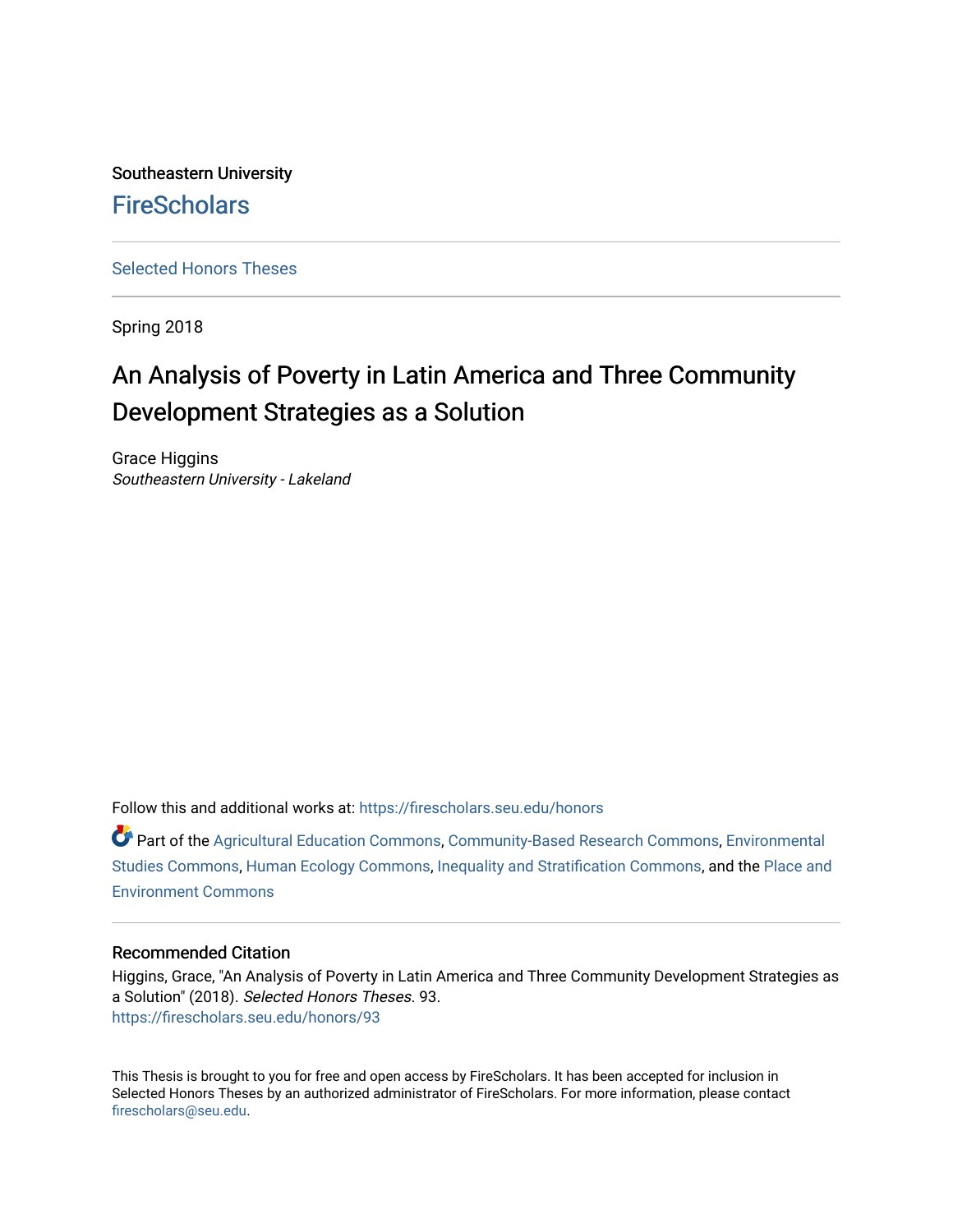# An Analysis of Poverty in Latin America and Three Community Development Strategies

as a Solution

by

Grace Higgins

Submitted to the Honors Program Committee

in partial fulfillment

of the requirements for University Honors Scholars

Southeastern University

2018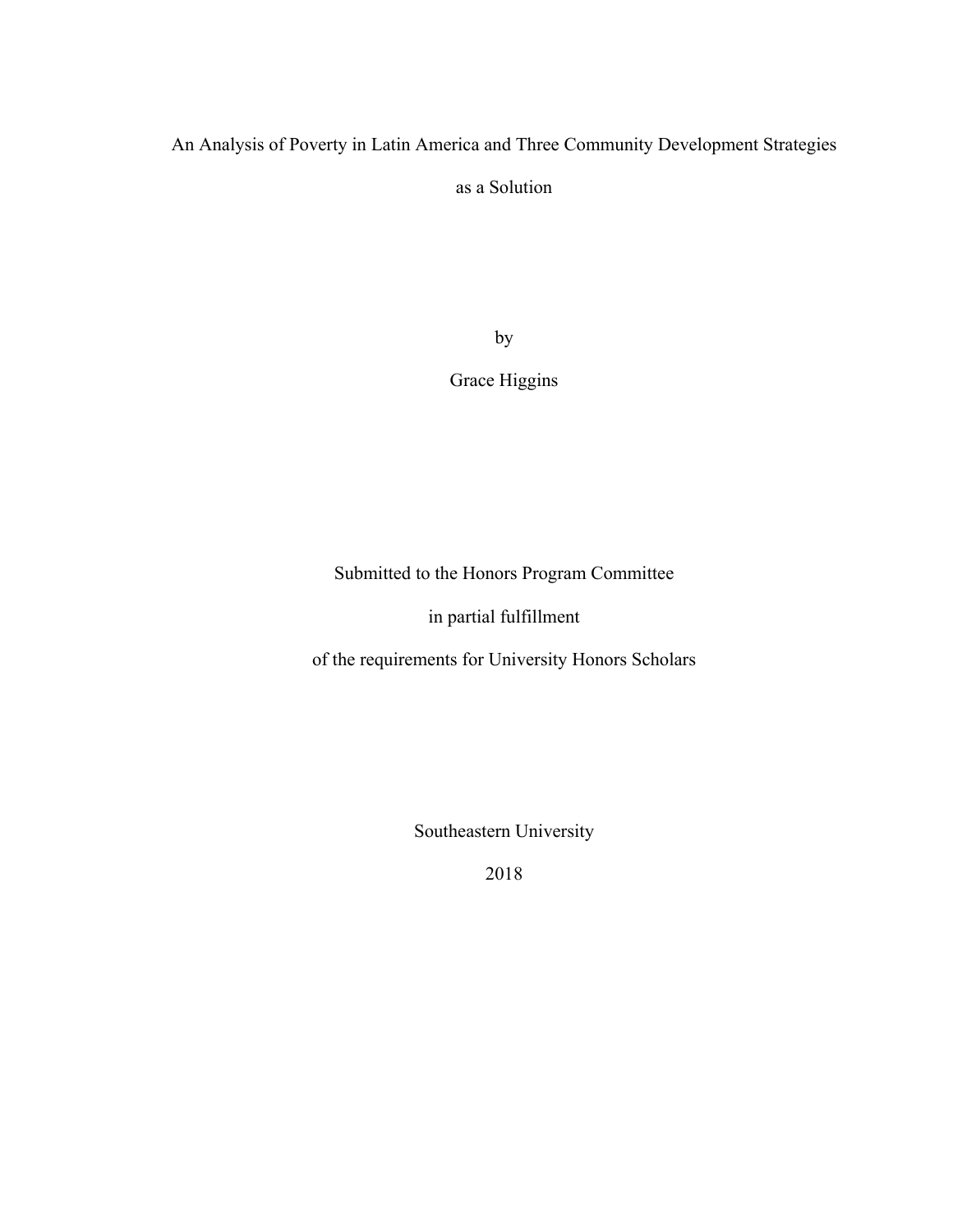Copyright by Grace Higgins

2018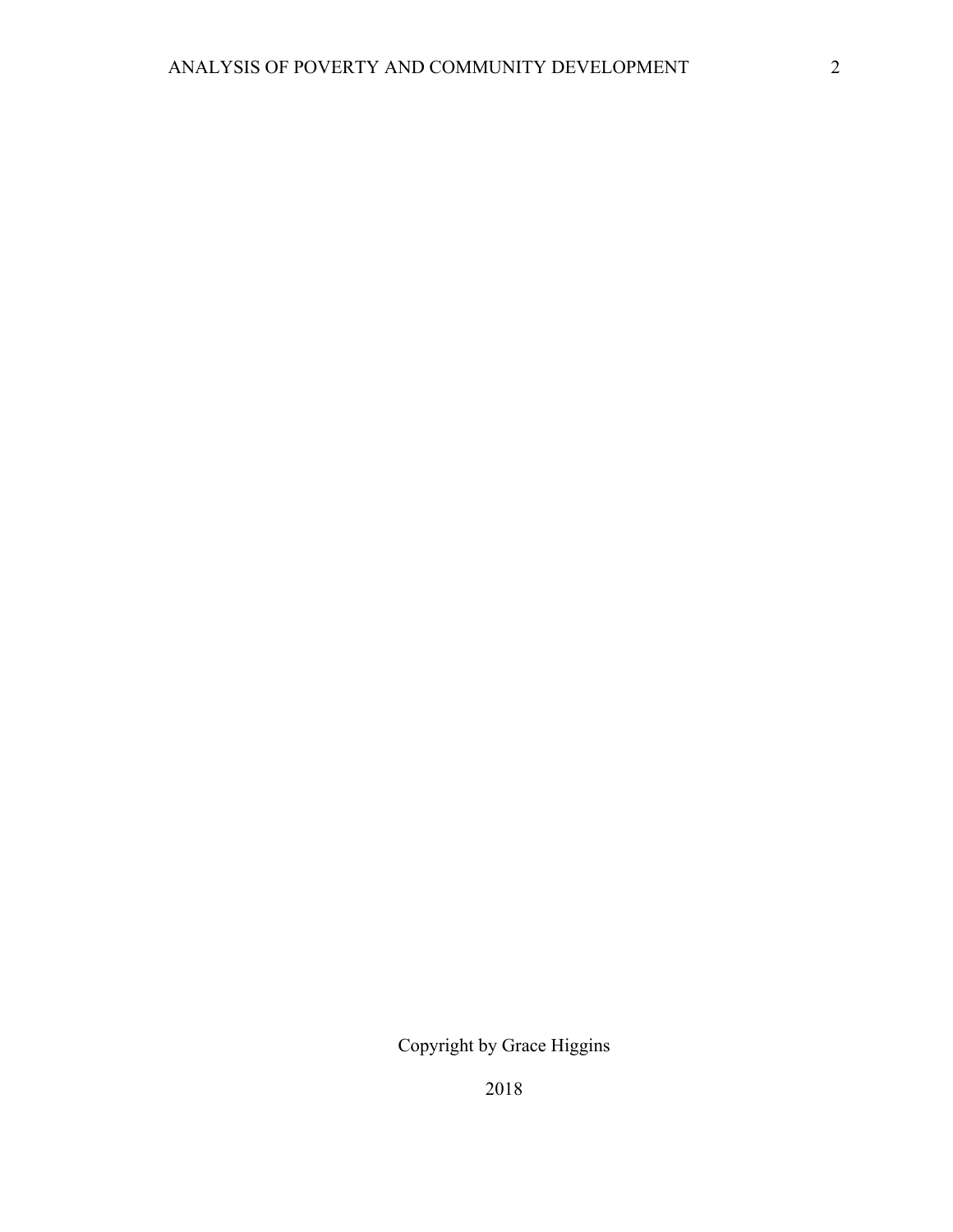# Dedication

I dedicate this thesis to Elsie Moody, who lived her life working in community development and serving on the mission field in El Salvador.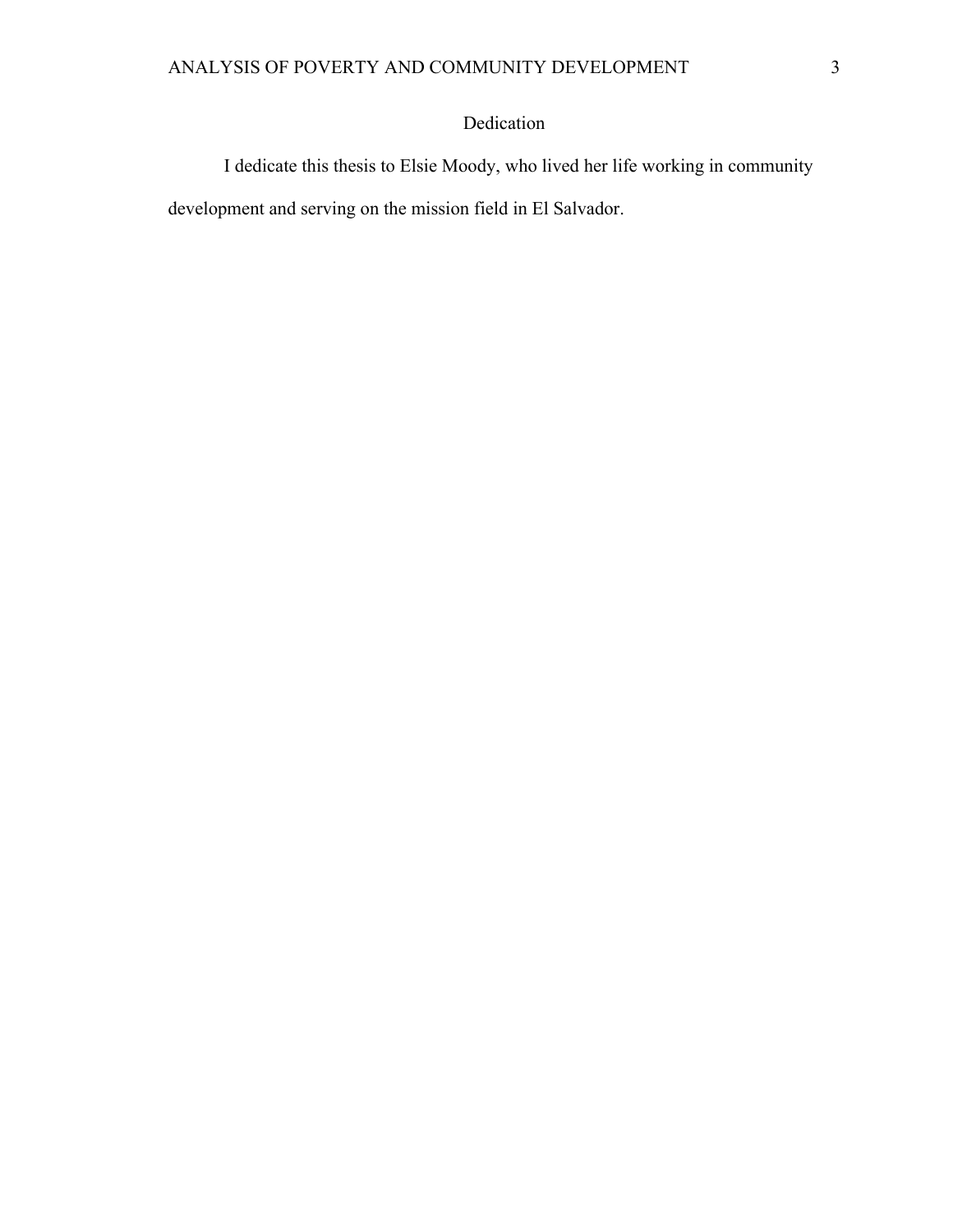# Table of Contents

| The relationship between economic and social policy and current |  |
|-----------------------------------------------------------------|--|
|                                                                 |  |
| The influence of inequality on economic and social policy27     |  |
|                                                                 |  |
|                                                                 |  |
|                                                                 |  |
|                                                                 |  |
|                                                                 |  |
|                                                                 |  |
|                                                                 |  |
|                                                                 |  |
|                                                                 |  |
|                                                                 |  |
|                                                                 |  |
|                                                                 |  |
|                                                                 |  |
|                                                                 |  |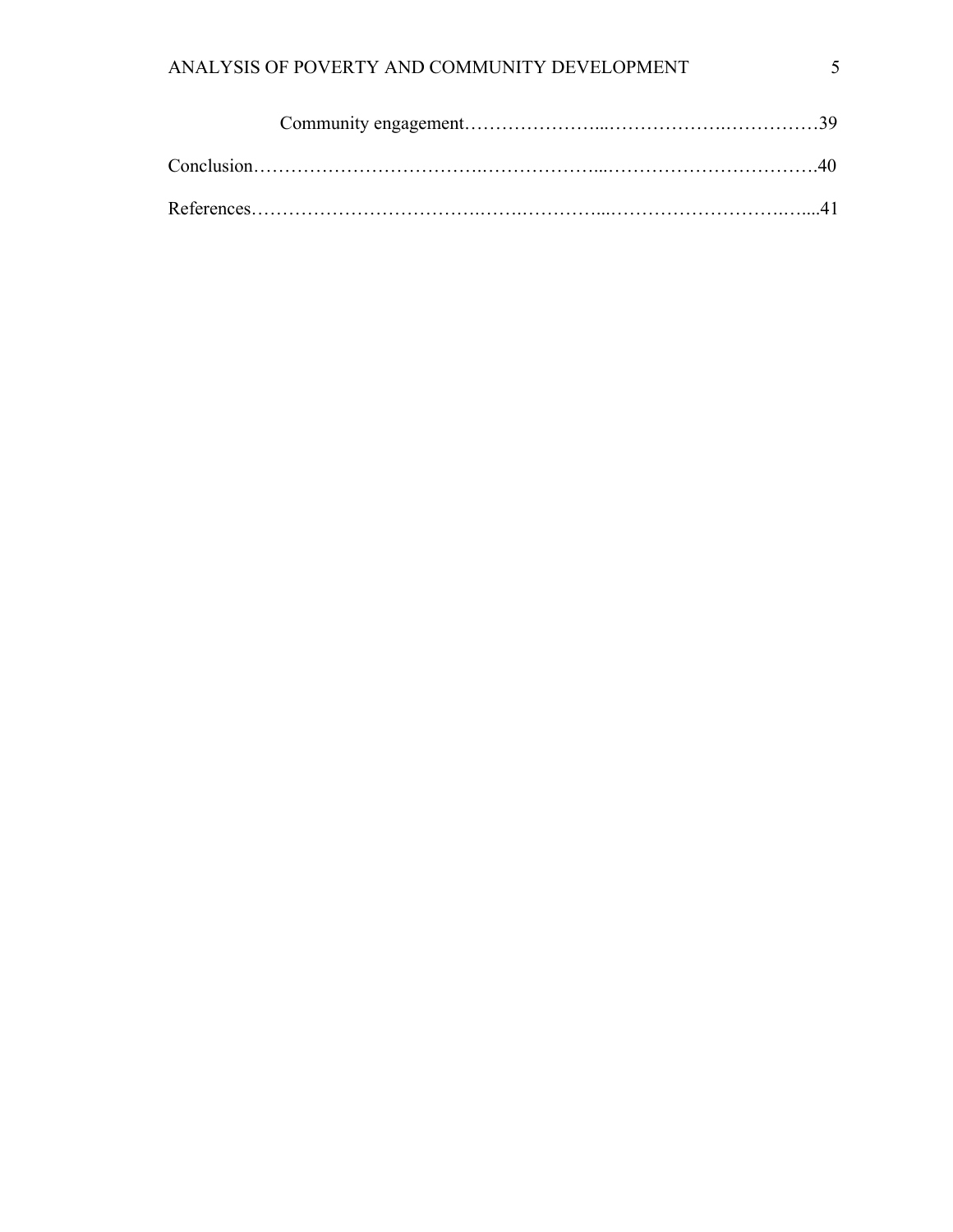The purpose of this thesis is to examine and analyze three community development models and the impact they have on poverty in Latin America. This thesis also develops an understanding of how inequality effects poverty in Latin America and explores three community development strategies that could be implemented in Latin America consisting of agropolitan development, modernization development, and development by market expansion. In addition to these three development models, this thesis analyzes critical factors that contribute to the sustainability of a community, and how each of the three models incorporate or do not incorporate those factors.

Keywords: Community development, sustainable development, economic policy, economic development, social development, social policy, Latin America, United Nations, human development, sustainability, agropolitan development, modernization development, market expansion development, community engagement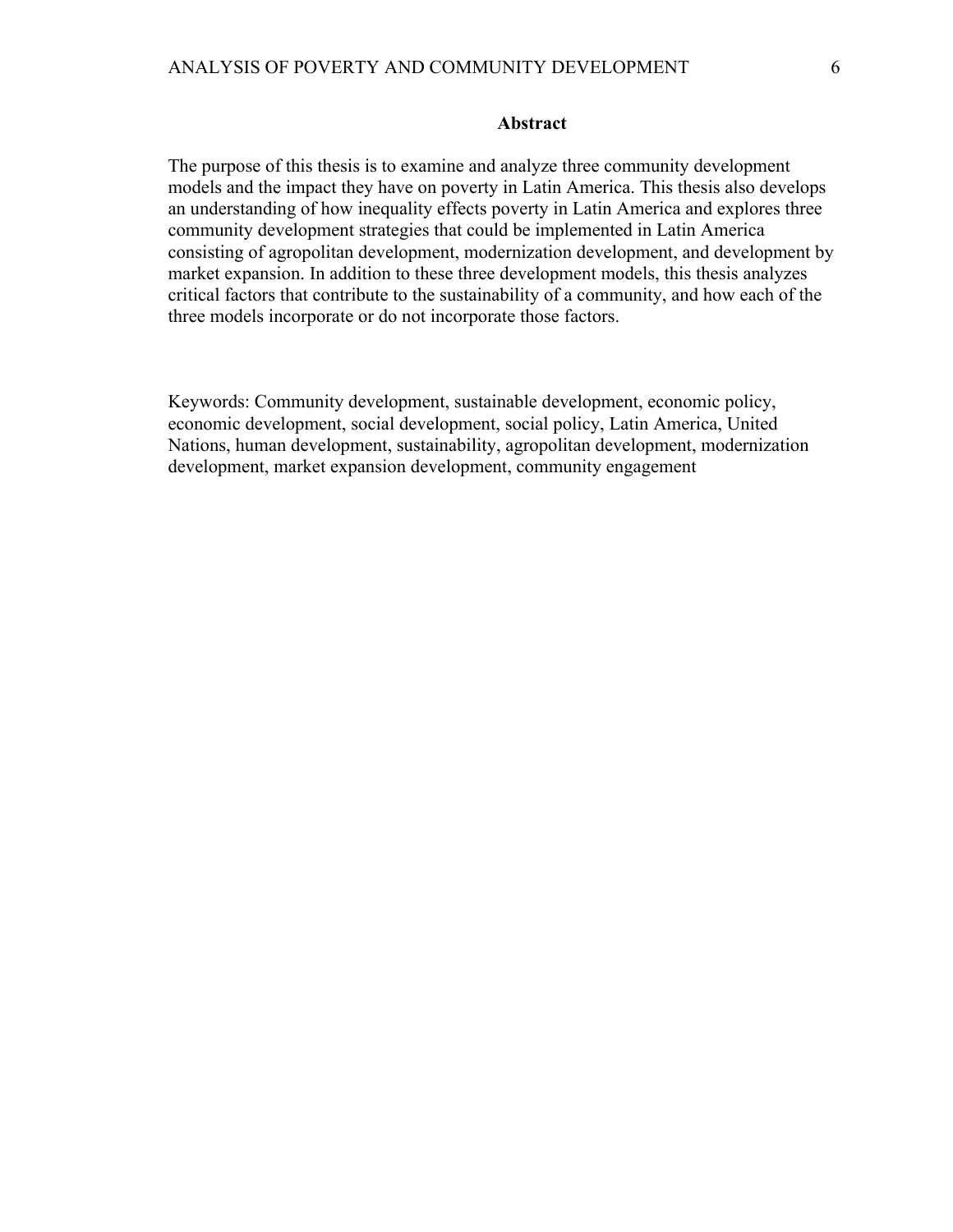### **Introduction**

While well developed areas of the world are enjoying futuristic technological advances that make everything in life much more fast-paced, easier, and more efficient, many countries and communities throughout the world still live in poverty and struggle to live a consistent, sufficient life. According to the World Bank, 80% of the world lives on less than \$10.00 per day (2016). In 2013, the World Bank reported that 10.7% of the world was living off of \$1.90 per day. To translate 10.7% in perspective, that is approximately 767 million people live off \$1.90 per day. While there are many individuals living in poverty on their own, there are also many communities as a whole that are stuck in poverty. The greater majority of these communities lie within a third world country, however, there are still impoverished communities in first world countries. The object of this study is to evaluate three strategies for community development in third world countries, emphasizing on Latin America, that alleviate poverty while keeping socioeconomic and political realities in mind.

This thesis will look at the of poverty in Latin America and further explore three community development strategies originally introduced by John Friedmann (1975), as well as how when and how they are best implemented. These three strategies include agropolitan development, modernization development, and development through market expansion. Because community engagement and sustainability for the individuals in the community and the community as a whole are critical in defining success for the project, the way that each of the three development strategies incorporate and support (or do not incorporate and support) these factors will also be analyzed.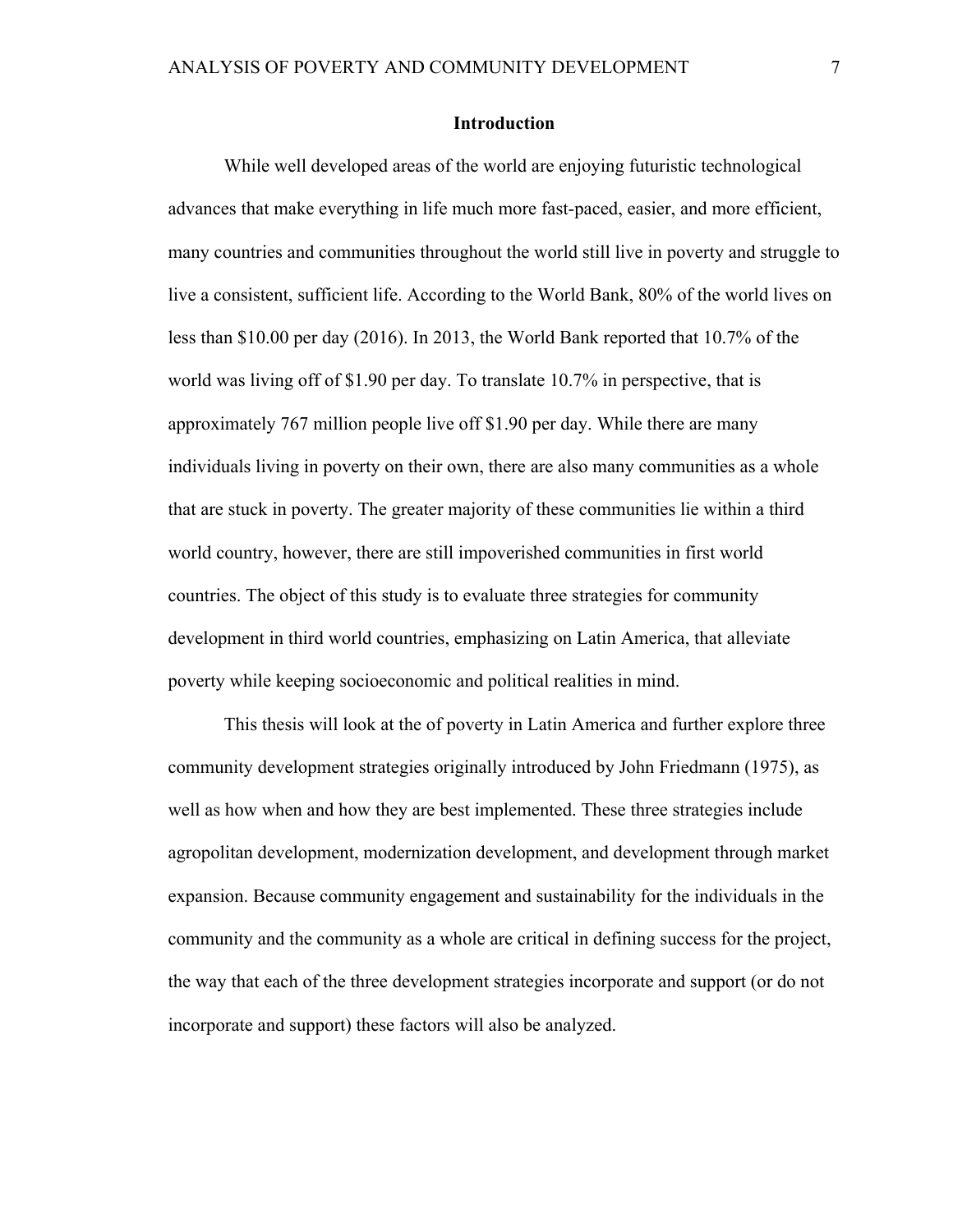Several research questions used to guide the development and understanding of this thesis include:

- What is an agropolitan approach to community development?
- What is a modernization approach to community development?
- What is a market expansion approach to community development?
- In what instances and type of economic environments do the following development strategies work best?
	- o Agropolitan
	- o Modernization
	- o Market expansion
- How likely is it that the development models successfully fade out as a sustainability effort?
- What are benefits of each of the three community development approaches?
- What are downfalls to each of the three community development approaches?
- What stages of a community's economic life cycle are each of the three approaches generally used in? (Is there one program type in particular that is used/preferred more so as a final effort to save a community's economy or one that is used fresh from the beginning for a developing community?)
- How well do the three community development strategies incorporate not just economic development, but community engagement and social development as well?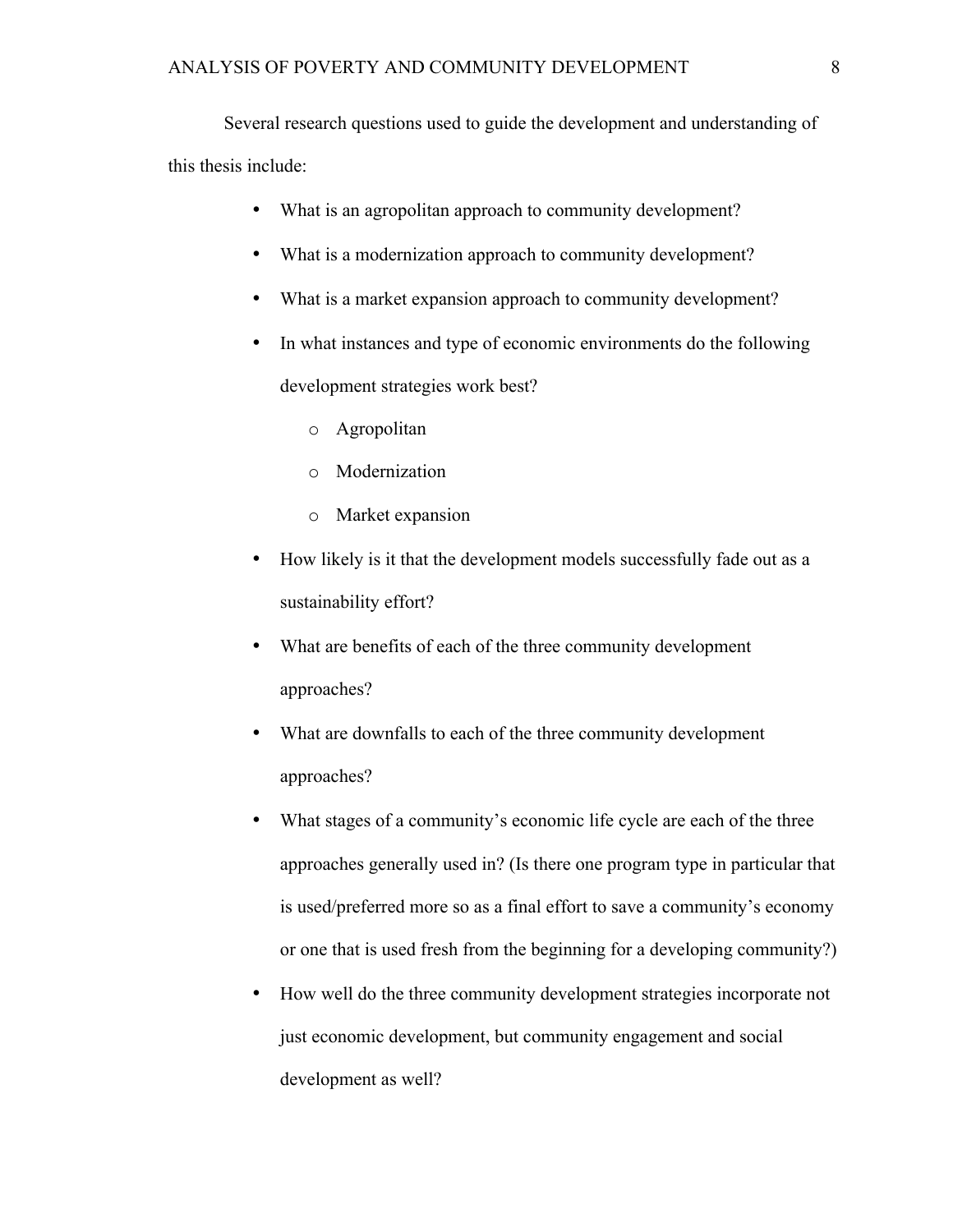These research questions will be used to guide and direct the process of breaking down each community development strategy in the following chapters in order to fully analyze them individually.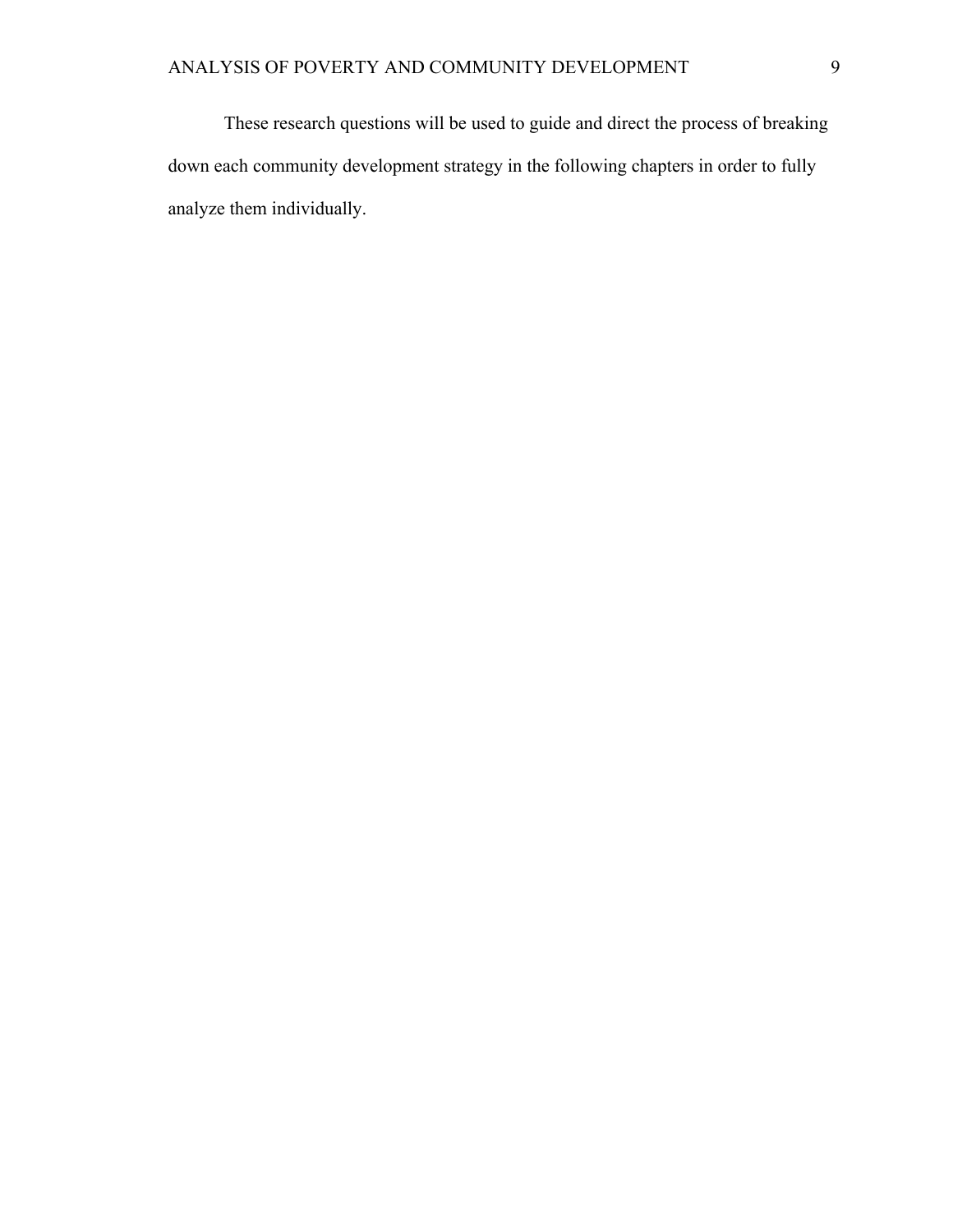### **Methodology**

The methodology of this study will be analyzing the three different types of community development strategies along with important factors that contribute to sustainability in a community. No new research was created during this research, as this thesis is solely a literature review and analysis of the work of others. This research is an analysis of compiled work of research and reports that independent persons and organizations have put together. After researching what makes a community sustainable and what factors are important to consider when developing a strategy (such as community engagement, longevity of the project, and cooperation with the government or NGOs), the relationship between these factors and the three development strategies was further analyzed. Combining the success points from each program and combining the weak points together will contribute to the report and conclusion of the analysis regarding how each of the three community development strategies are optimal for various instances and how they can contribute to community development and economic growth in a specified region. Some of the statistics and information gathered is applicable to this thesis only by portion. A source may be used based on its application to a single component of the topic, such as the role of economic policy in community development, while another source may be applicable because of its research regarding political conditions in Latin America. Together, the information from these two different sources may contribute to ideas regarding community development strategies in third world countries, thus contributing to this thesis. By using various authors whose works' range in topics, dates written and published, backgrounds, specialties and disciplines, and content, this thesis is able to be more well-rounded and diverse in content to create a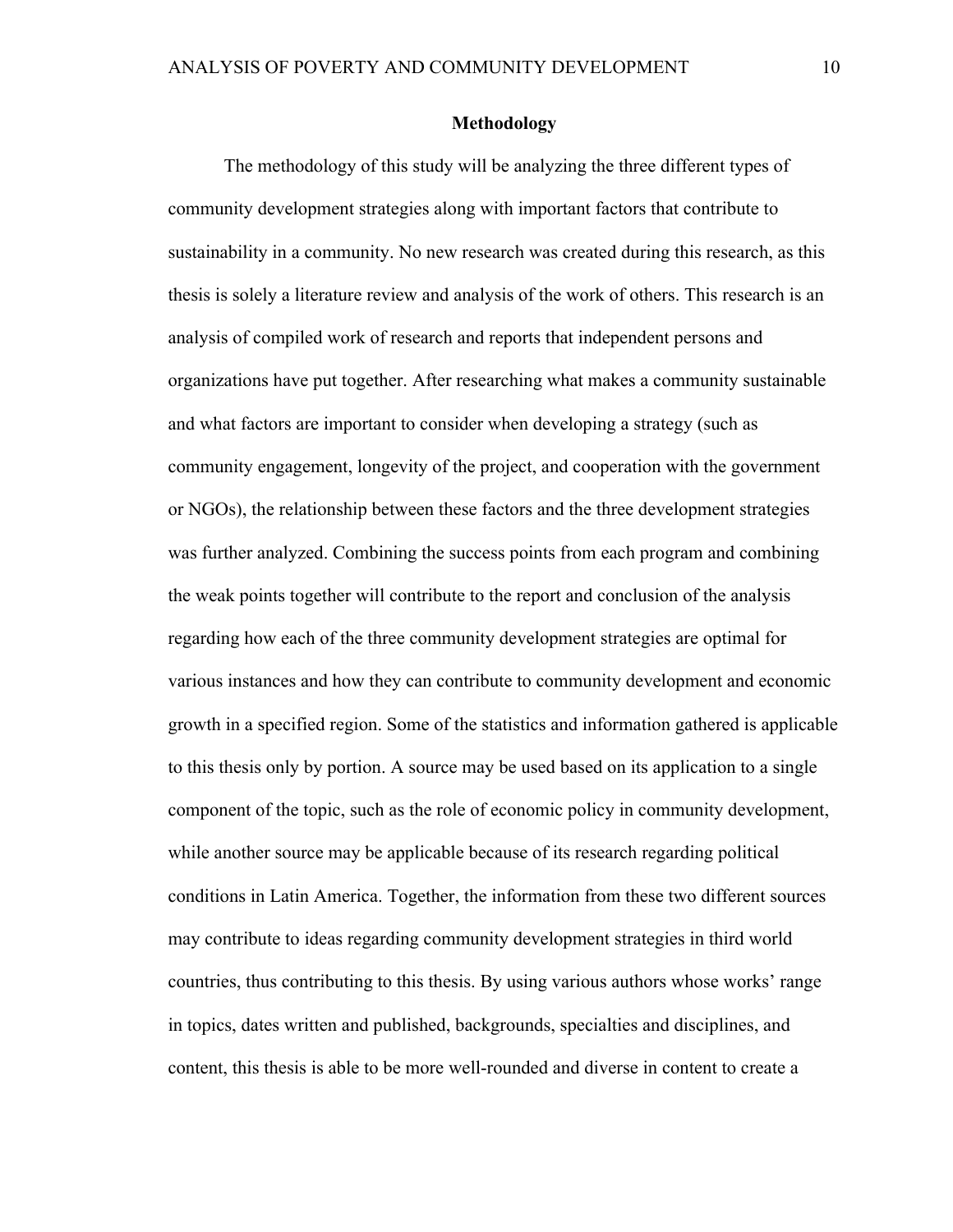unique perspective on community development strategies in Latin America and the important factors to consider when implementing them. The reason for choosing the unique factors involved in this thesis were chosen by their heavy emphasis in multiple articles concerning community and economic development. The three community development strategies to be analyzed were chosen by their relevance to community development today and success in the past. Also contributing to the decision to use agropolitan development, modernization development, and market expansion development was how practical each of the initiatives are and their diverse appeal to be used in various countries, cultures, and conditions.

This thesis will be categorized by four chapters which in sum are all part of the literature review. The first chapter covers poverty in Latin America, which gives insight to why the region is the way that it is concerning major poverty and inequality. While this chapter does not individually cover each country in Latin America, it provides several figures that give a closer look into the poverty situation in Latin America. This is an important factor to consider throughout the entire thesis, that Latin America is being analyzed as a whole and there are certainly exceptions. The second chapter covers the first of the three community development strategies, which is agropolitan development. In this chapter, along with each of the other chapters about the three development strategies, the initial research questions will be answered about how the strategies work, when they work, why they work, when they don't work best, and the relationship that they have with community engagement. The third chapter surrounds the idea of modernization and answers the same questions as that of agropolitan development. The fourth chapter again follows this model of answering the initial research questions but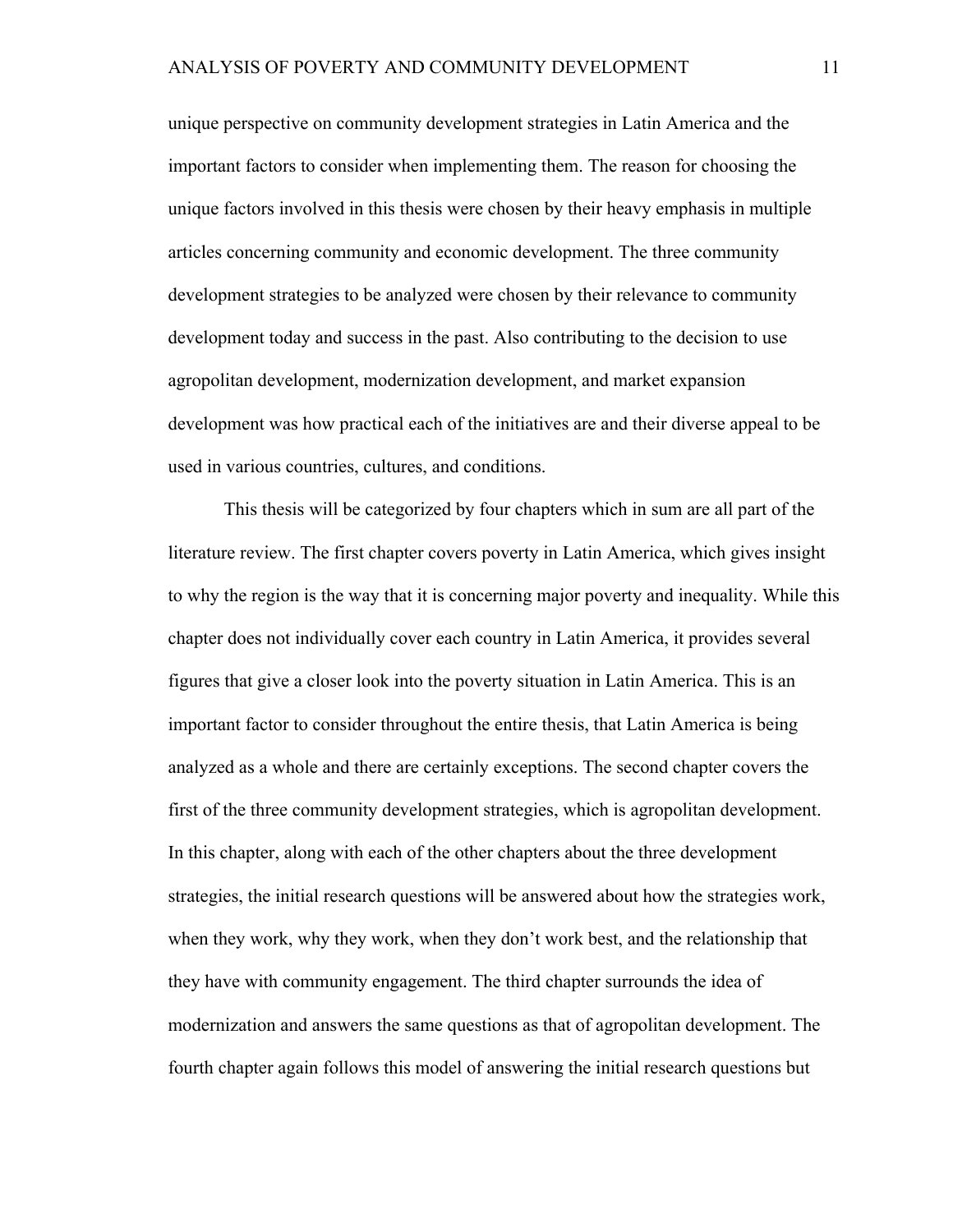discusses market expansion. Lastly, the final section of this thesis is the conclusion, and brings to a close the information, research, and ideas of this thesis.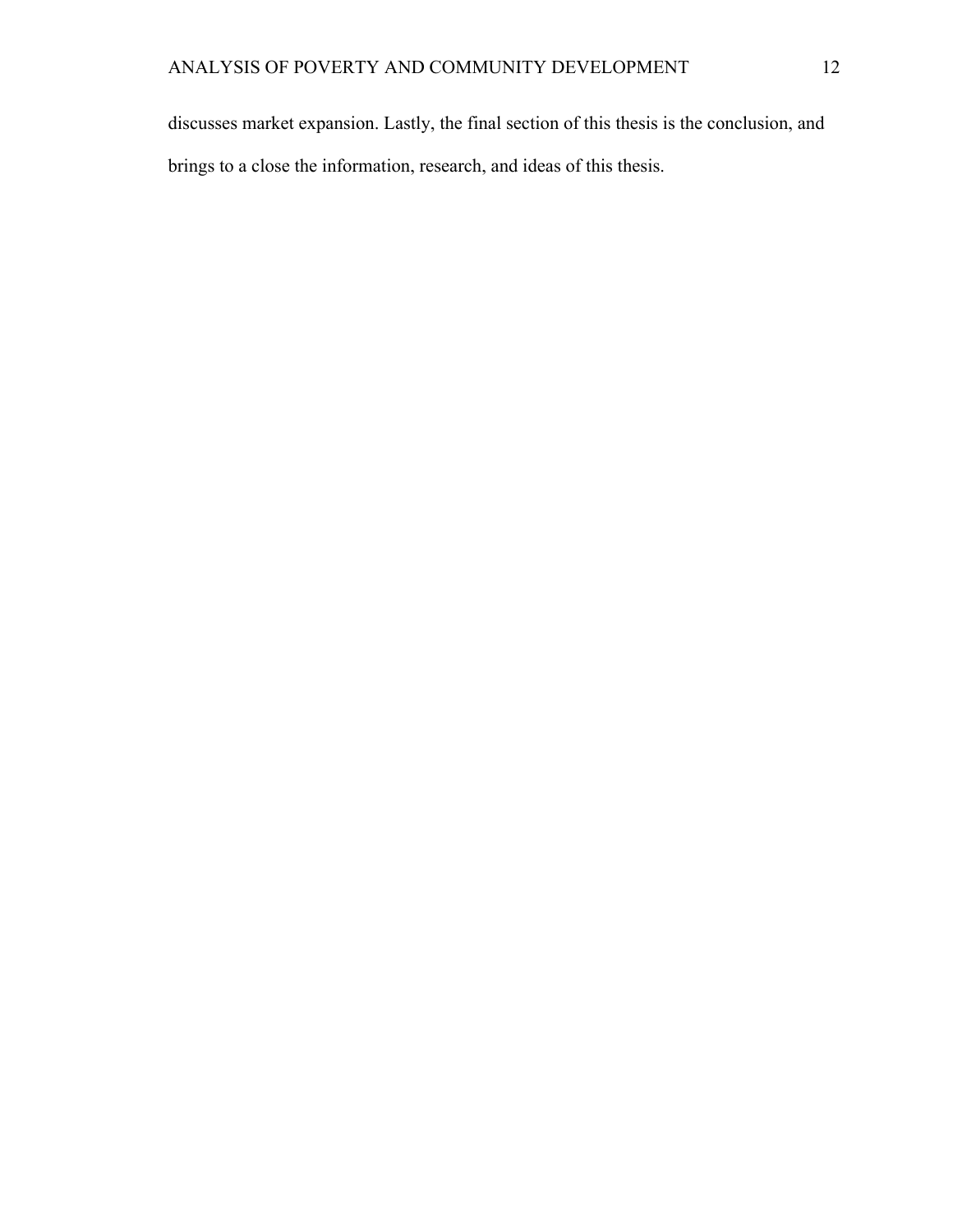### **Literature Review**

In order to define what a successful community development strategy looks like, it is important to first start off by defining what success means and how it is measured when it comes to poverty alleviation and community development through economic empowerment. For a third world country to carry sustainable social well-being, an important factor was found to be ability of a population to support the capacity of people (El-Ghannam, 2002, p. 8). For example, hospital beds versus the number of people in need of one was one of these factors that a population needs to support. This is a practical, easy-to-measure step when it comes to measuring success. Further contributing to the definition of success is sustainability for the community, which means that the community would be able to eventually function without the aid of a development program. If a community can function with the guidance and funding of the government or of an organization but cannot function on its own, the program is not truly helping the longevity of the community. The primary goal of community development programs should be for the community and individuals in that community to be self-sufficient. This also gives them a sense of dignity which relates to health and well-being. It is also vital to see an increase in the economy of the community instead of financial decline, which shuts down development programs and puts the community back in debt. If a community is obtaining the resources and basic needs but declining economically, they are not set up for long lasting sufficiency and will eventually have to pay economically, which of course is a major setback for the community. This would further contribute to a skewed income distribution and could have an effect on the value of money in that community. Shrime, Sekidde, Linden, Cohen, Weinstein, and Salomon (2016) recently examined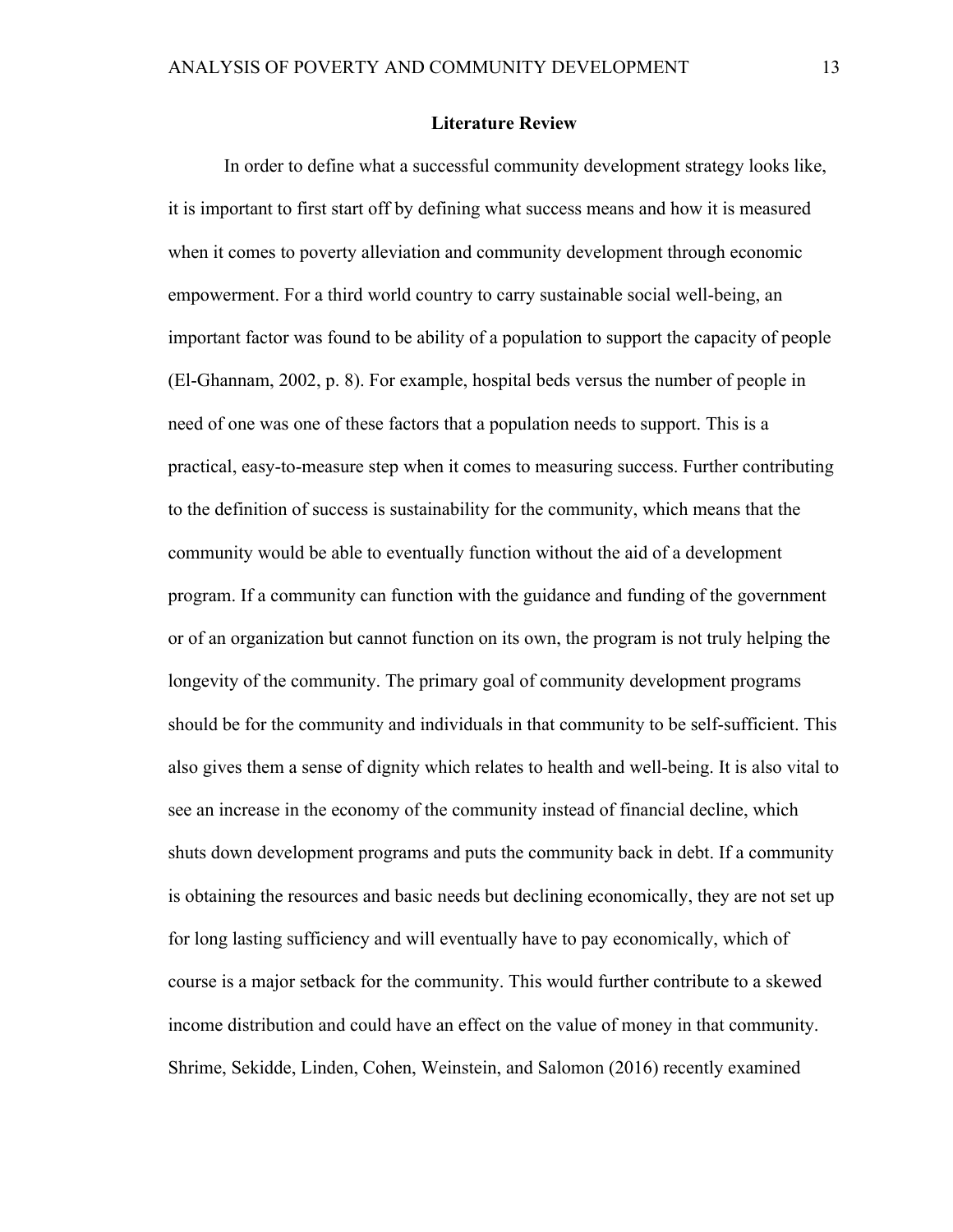charitable healthcare and the financial crisis that is induced by healthcare in third world countries, primarily Uganda. In order to effectively reduce poverty, not only do practical healthcare practices and policies need to be put in place, but there needs to be a reevaluation of spending used to achieve those goals. Of the charities examined, 2/3 proved to have financial goals that lined up with the initiatives and were realistic. This is important to remember in any community development strategy. The worst outcome would be to put an impoverished into even more of a financial crisis because goals were not realistic and finances were not taken into careful and critical evaluation.

Lastly, a successful community development initiative would ideally support healthy community engagement, which requires the integration of economic policy with public policy. A community development strategy that supports the well-being of individuals and the culture, and ultimately engages people in what's happening in the community will create an increase in social capital, especially for youth in the community. Glenn Israel, Lionel Beaulieu, and Glen Hartless published their findings in Rural Sociology (2001) on the Influence of Family and Community Social Captial on Education Achievement which explains the need for strong community engagement in community development and the effect it has on social capital. They cite:

"It is increasingly recognized that families and communities are important in helping youths develop the knowledge and skills they need to obtain technologically sophisticated jobs, which are an emerging part of the global economy" (Israel, Beaulieu, and Hartless, 2001).

Creating an environment within the community where individuals are happy to be a part and feel responsible for their community like a family not only contributes to the present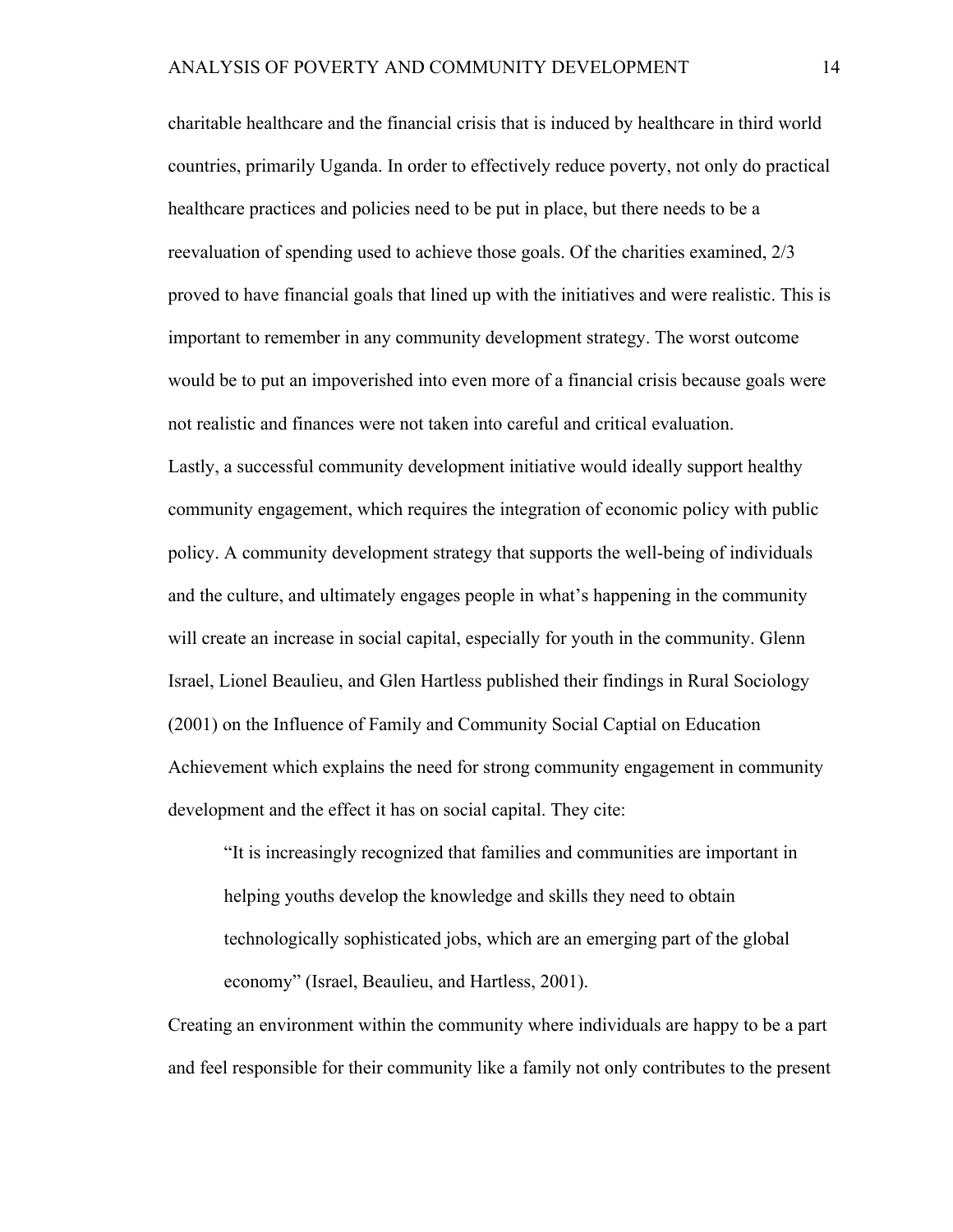well-being of youths in the community, but also to their future. Andras Utoff, the author of *Social Policies in Latin America* and Economy and Business Professors of Universidad de Chile, urges the importance of community engagement and social capital:

"The promotion of social capital can foster greater social inclusion by altering the scope of social networks and the degree of association between groups. It stresses the role of social relationships of trust, reciprocity and cooperation in sustaining community initiatives and in poverty mitigation strategies. They encourage participants to play a more active role in solving their own problems," (Utoff, 2014).

Furthermore, it will create a generational effect for the future youth and adults of the community - a major success in a developing community. According to Hofstede's Cultural Dimensions, Latin American culture is heavily family oriented in which this community engagement aspect would also further enforce.

In addition to having a strong poverty alleviation and community development strategy, there are also several others factors to take into consideration. While stimulating and growing the economy within an area for the sake of alleviating poverty is a good thing, it is not sustainable if the people are not sufficient and willing (and able) to keep working at it. If well thought-out methods are put into practice, but the people do not know how to be a community, it will not thrive, or it will not thrive as well as it could with a strong community bond. Ham, Hedman, Manley, Coulter, and Osth (2014) presented the background information, how-to, and findings of an experiment/observation done in Stockholm using data from a span of 18 years. The purpose of the article and research was to find the correlation between childhood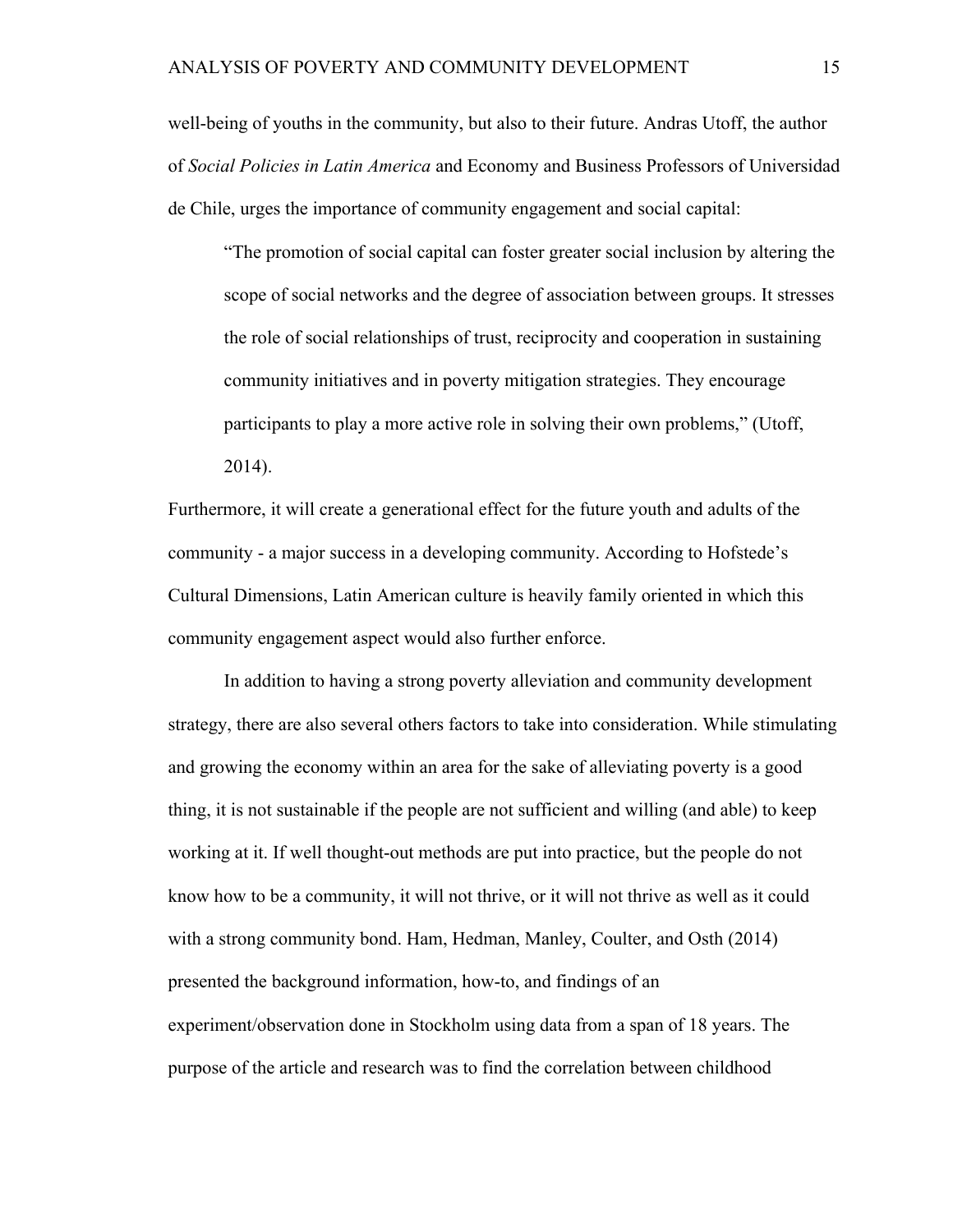neighborhoods and adult neighborhoods of individuals of many kind (different ethnicities included). Ultimately this would be used for community development research. They found that there is a strong correlation to the neighborhoods that kids grew up in and the kind that they live 5, 12, and 18 years later. Additionally, kids who grew up exposed to poverty were likely to remain exposed to or even adapt to impoverished lifestyles. This was especially apparent in ethnic groups. Therefore, to ensure that the cycle of poverty does not keep making its ways around and around, there needs to be a change in community as it relates to mindset and perspective. Utoff (2014) expands upon in a social policies report citing:

"Empowerment, participation and the promotion of social capital should represent instruments that enhance program effectiveness through synergies and better utilization of community assets, strengthening enforceability, accountability and transparency. They also improve citizenship, engendering empowerment, inclusion and a voice in public affairs for beneficiaries," (Utoff, 2014). Citizen participation serves as one of the key factors makes a development program sustainable in the long run.

While public-private partnerships have played a big role in economic development strategies since the 1980s, they are not actually considered development strategies themselves (Mitchel-Weaver & Manning, 1991). According to research conducted by Friedmann and Weaver (1979) and Todaro (1989) and later analyzed by Mitchell-Weaver and Manning (1991), three leading development strategies have prevailed. "There are 3 main economic development strategies: modernization, agropolitan development, and market expansion," (Mitchell-Weaver & Manning, 1991).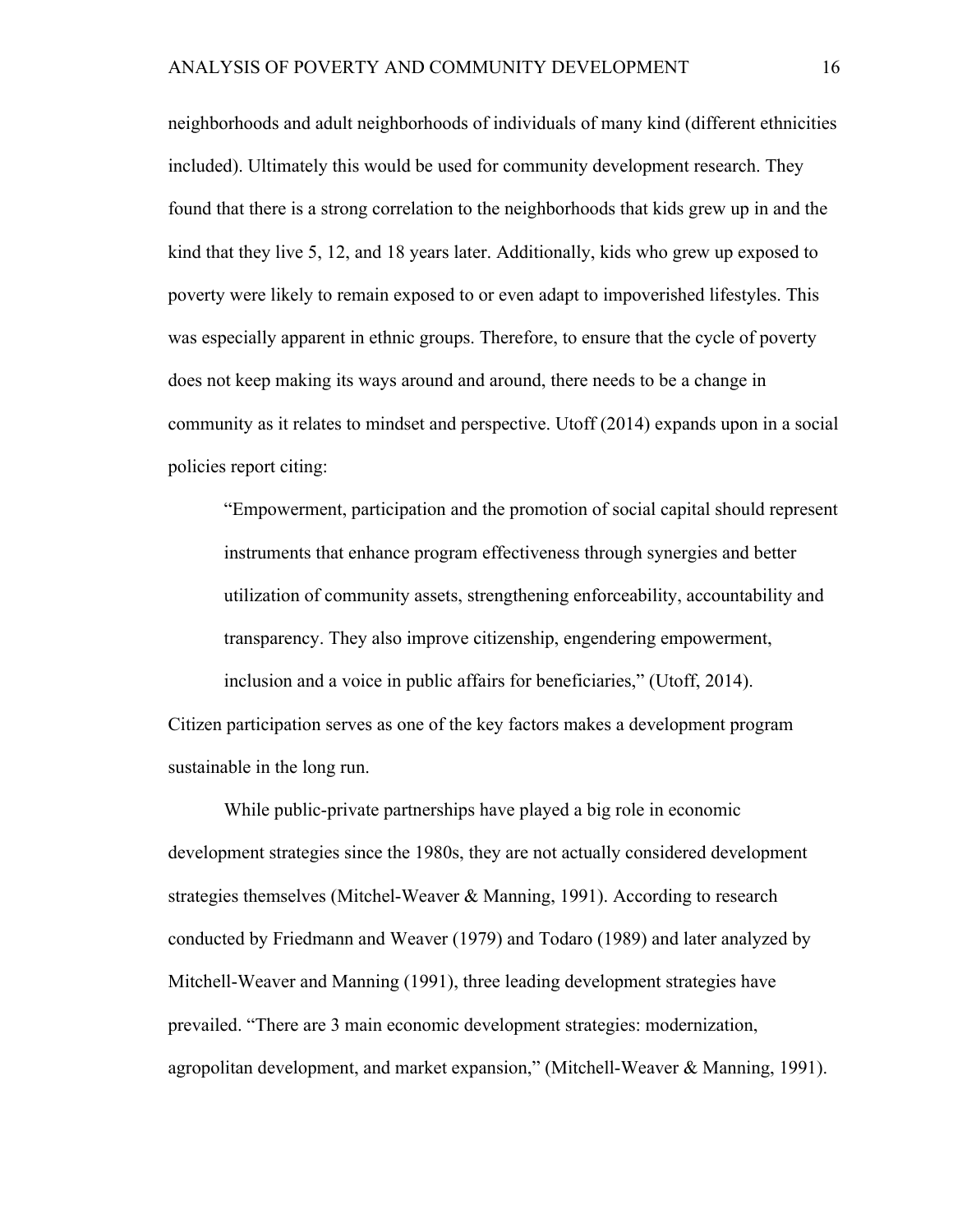The following illustration, Figure 1, shows the relationship between these three community development strategies, the method in which they can be implemented, and the scale in which they can be produced (local, regional, or national). Figure 1 was originally in the works of Mitchell-Weaver and Manning (1991).



**FIGURE 1** Dimensions of Development Planning and Decision Making

Source: Mitchell-Weaver and Manning (1991)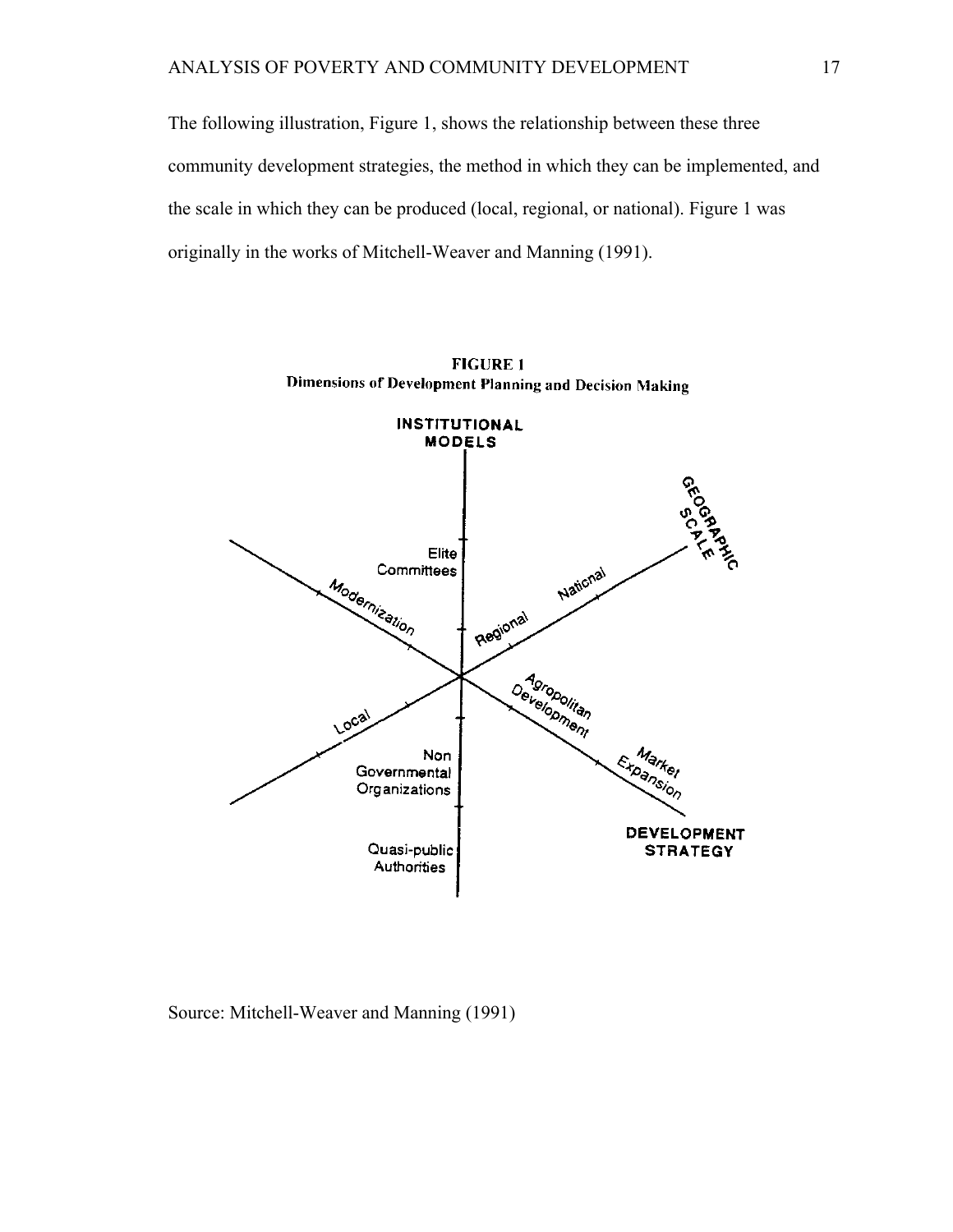Modernization focuses on the tangible building of an economy - factories which creates jobs, leading to increased income within the community. Agropolitan development promotes an increase in agriculture to stimulate the economy and make use of natural resources. Lastly, the purpose of the market expansion strategy is to "formalize the informal sector" by promoting capitalism (Mitchell-Weaver & Manning, 1991, p. 9). To implement these community development strategies, there are various channels and methods to carry these initiatives out in which they may be funded and governed by. These initiatives may be carried out by non-government organizations (NGOs) or a government appointed cooperation such as a quasi-public cooperation (QPC). There are many ways to carry out the agropolitan development, modernization development, and market expansion development initiatives through both government and non-government organizations.

A major risk when dealing with community development in third world countries is approaching it in the wrong way. Most people agree that non-government organizations (NGOs) are the best and most suitable for this kind of project (community development) but they may run into several problems. First, there are a lot of unmet expectations that could be prevented from the beginning such as formal training for every scenario. Another area that NGOs need to be aware of is social connections within an impoverished country or community. Often times NGOs meet with the "social elite" when they need to meet with people on the ground involved with grassroots efforts. This establishes trust and gives a "real time" view of the community. There also needs to be people on the ground from the NGO instead of trying to work from a foreign country. Without someone in country, the organization can hardly be integrated to the community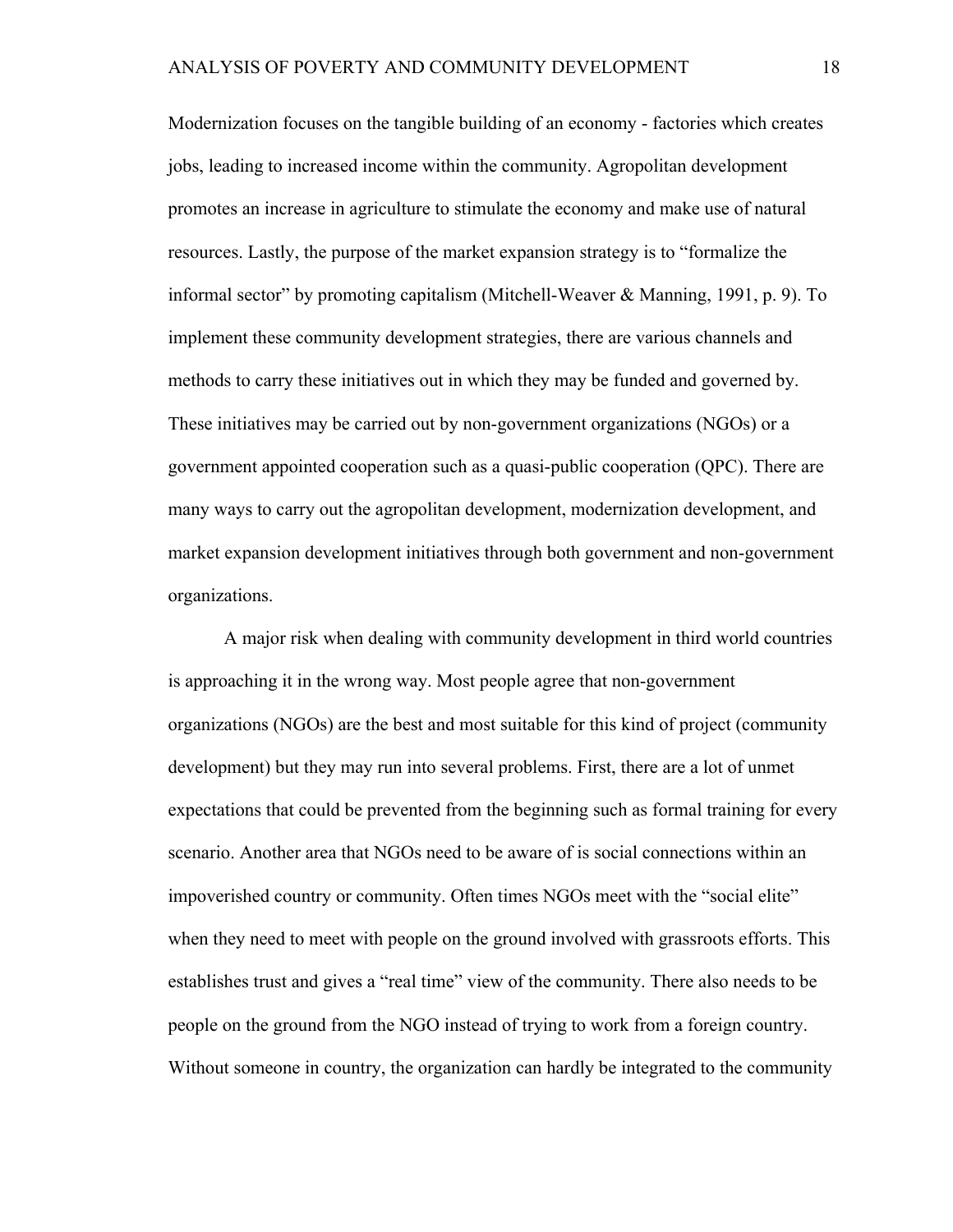and culture. Slow and steady wins the race, as the NGO needs to be aware that not everyone will submit to their ideas and methodologies right away—and even when they do submit, not all will want to be part of the movement or will be willing to change their way of life, even if it is for the common good. Many people, though, would be willing to work together to create a strong and stable community and are motivated at the thought of opportunity and success. Schafer (1999) analyzes how effective international nongovernmental organizations (INGOs) are across different nations found that education is influenced by social and cultural factors rather than how financially stable or governmentally stable the country is. Rather than a very wealthy country having high rates for education, it is more of a cultural factor (Schafer, 1999, p. 5). Take Japan, for example—not necessarily the wealthiest country in the world or even in the top five, but Japan has very good rates for education because that is one of their primary values as a nation. This study is primarily concerned solely with factors that influence education in third world countries (and development as it is affected by education), however, the same principle can be applied to the financial aspect of community development. Just because the country is not in the best standing position economically does not mean that the country won't be able to recover if the culture is willing to work hard. When developing a community, it is important to instill a value of hard work and dedication, because even when that community is doing poorly or not as great as expected economically, the people will not quit and will continue to work hard because it is instilled as one of their values. Additionally, and in support of the last claim by Schafer (1999), Howell-Moroney (2012) studied the relationship between poverty and capacity (and whether or not poverty hindered economic potential). This lead to the discussion of economic and social policy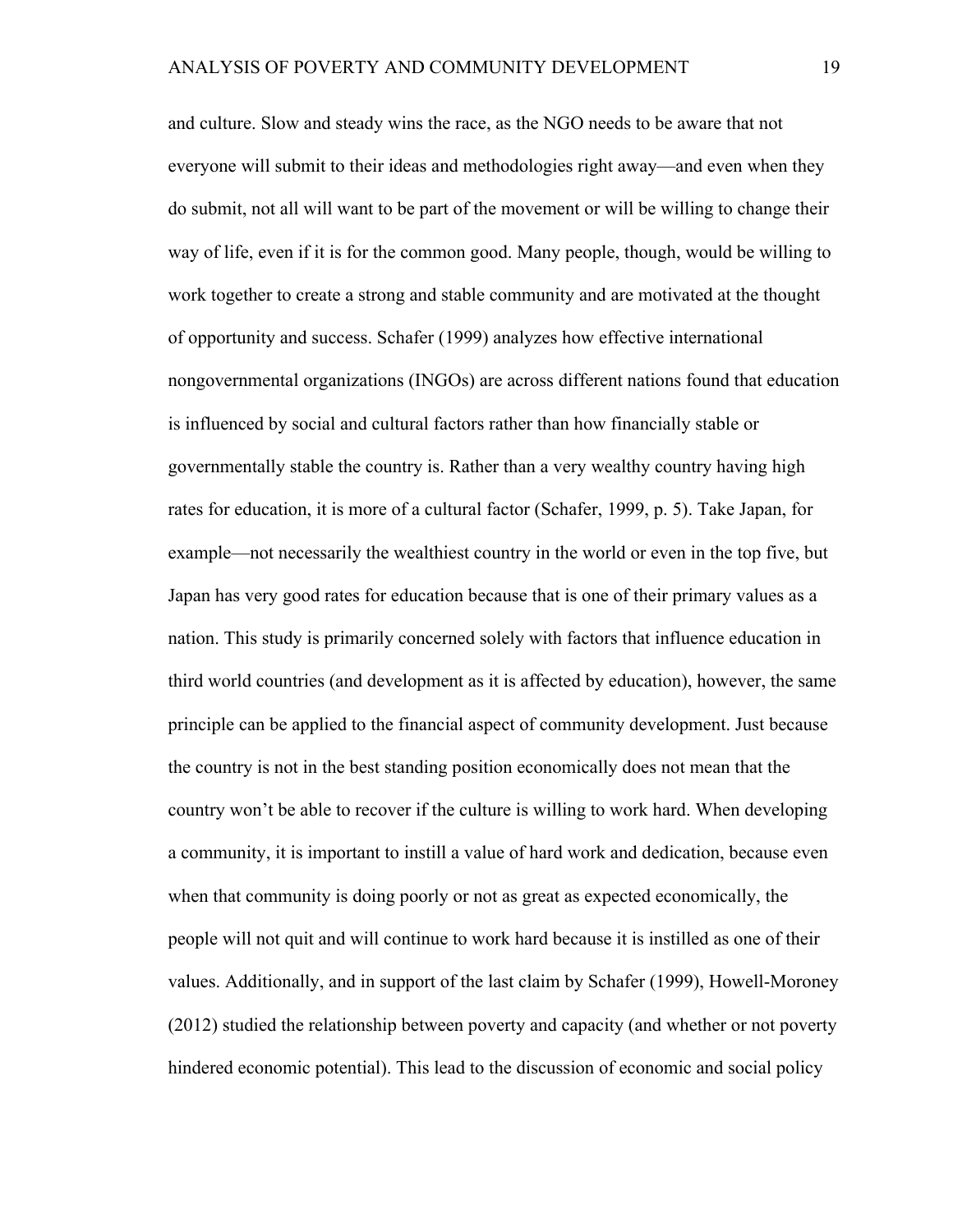relating to poverty and innovation potential. The analysis concluded that poverty indirectly affects economic output, which means that "federal effort may be a viable solution to address significant poverty," (Howell-Moroney (2012). There was no specific link between poverty and federal capacity which is why it was suggested as a solution (Hall & Howell-Moroney, 2012).

In summary, most articles argue that among the many possible methods that could be used for poverty alleviation and community development, an agropolitan approach is the most effective because it provides jobs, uses resources already in the area, stimulates the economy, and serves as an eternal demand. Along with this method, however, it is important to create a family-like environment among the community so they can support each other and instill values such as hard work and dedication for when the economy inevitable goes into a short-term slump. Lastly, financial goals need to be implemented and carefully evaluated in order to ensure the economy will be sustainable and stable on its own.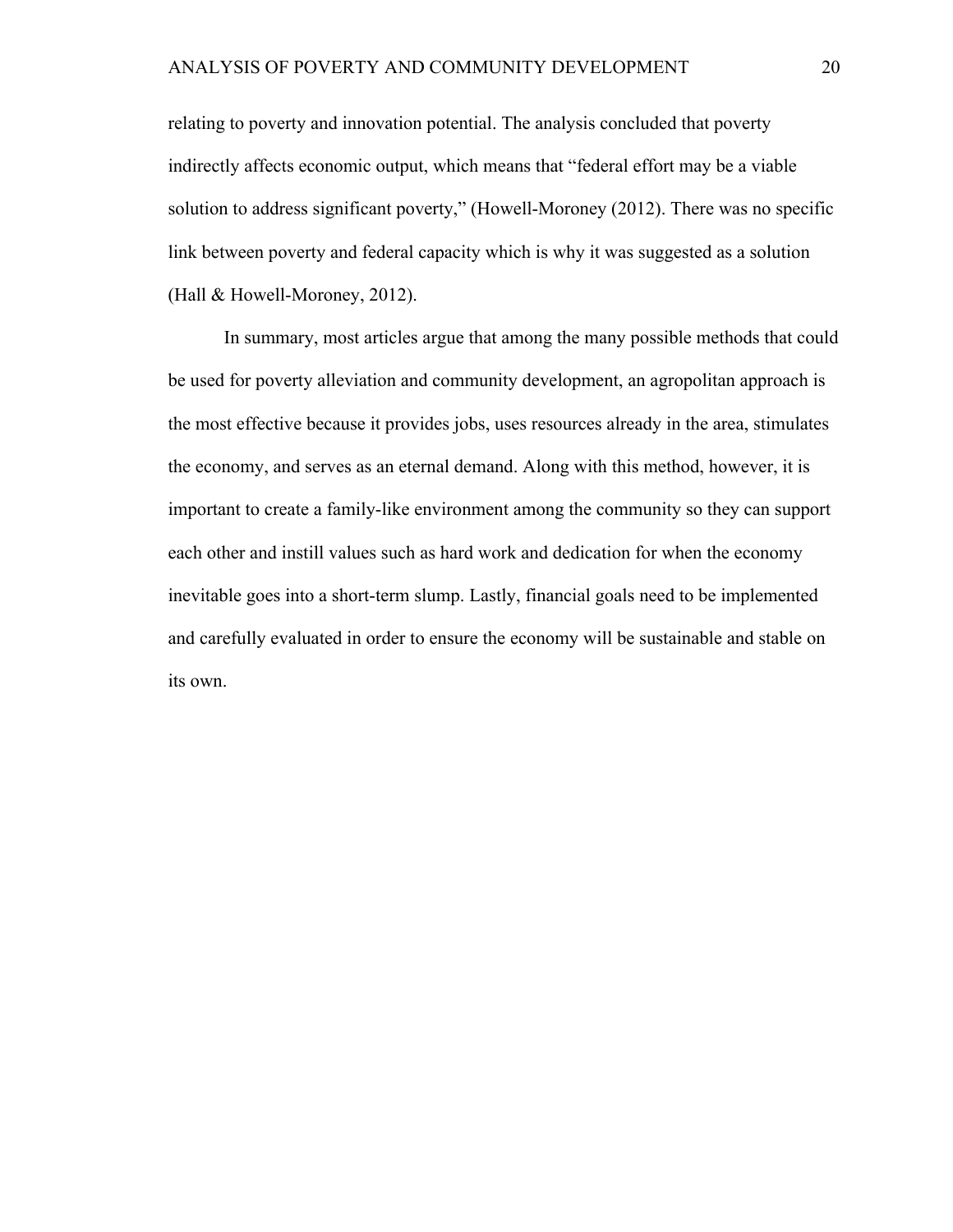# **Chapter 1: Poverty in Latin America**

The history of poverty in Latin America has been a long road that is finally beginning to see light due to tremendous efforts by not only Latin American leaders, but also world leaders.

"The reduction of poverty is an essential aim of national public policies and international agreements. It is not only the first stand-alone Sustainable

Development Goal (SDG)—as it was the first Millennium Development Goal

(MDG)—but also a cross-cutting one," (Santos and Villatoro, 2016).

In research done by Santos and Villatoro a study of multidimensional poverty in Latin America was conducted. Concerning poverty reduction in recent years, their findings were as follows: "All but one country in the region (El Salvador) experienced statistically significant reductions in their multidimensional poverty levels between the two observed points in time (the first around 2005 and the final around 2012)," (Santos and Villatoro, 2016).

Figure 2 below, taken from the 2017 Social Panorama of Latin America produced by the Economic Commission for Latin America and the Caribbean (ECLAC), gives insight to recent poverty levels in Latin America in 2017: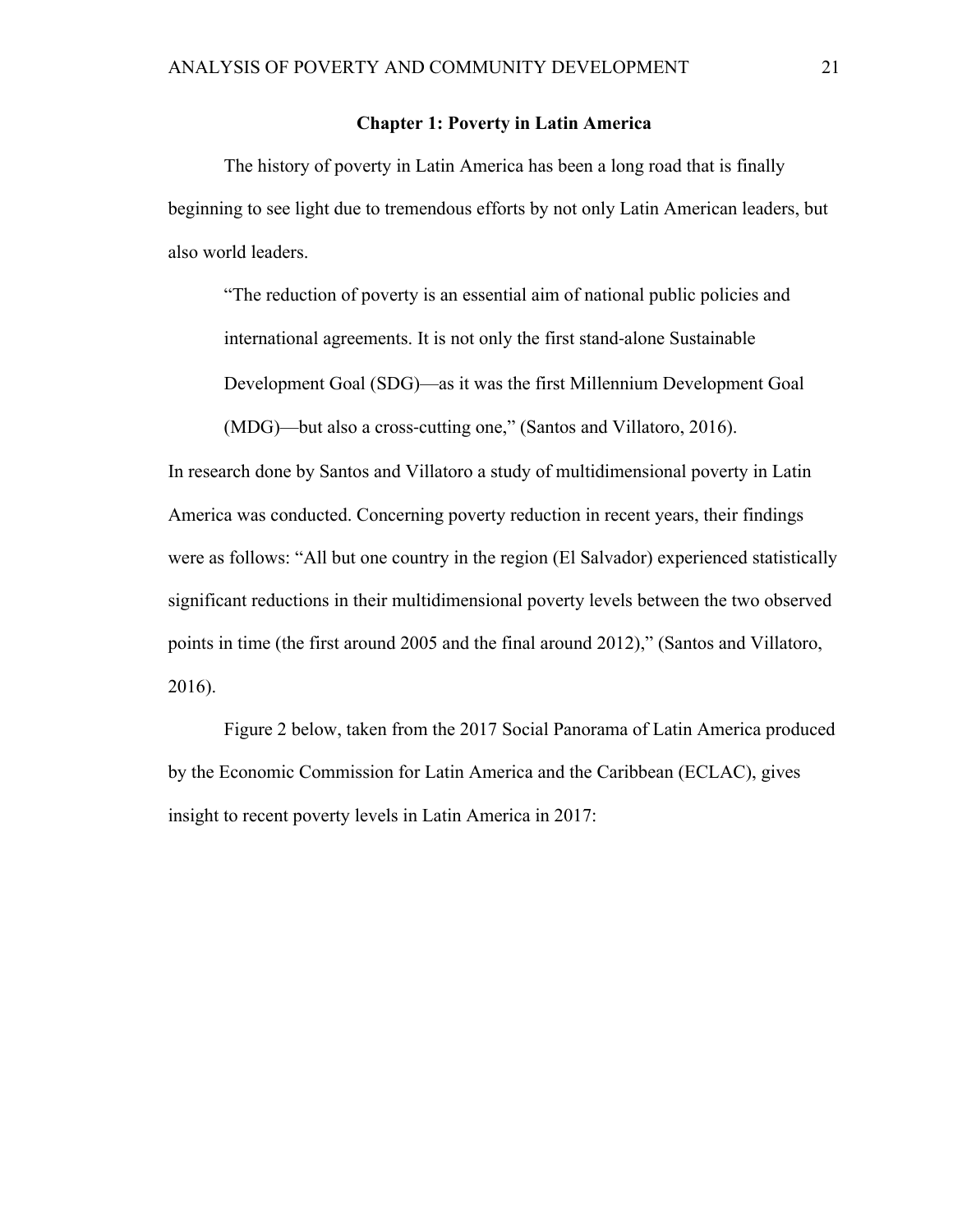



Source for Figure 2: "Economic Commission for Latin America and the Caribbean (ECLAC), on the basis of Household Survey Data Bank (BADEHOG). a Weighted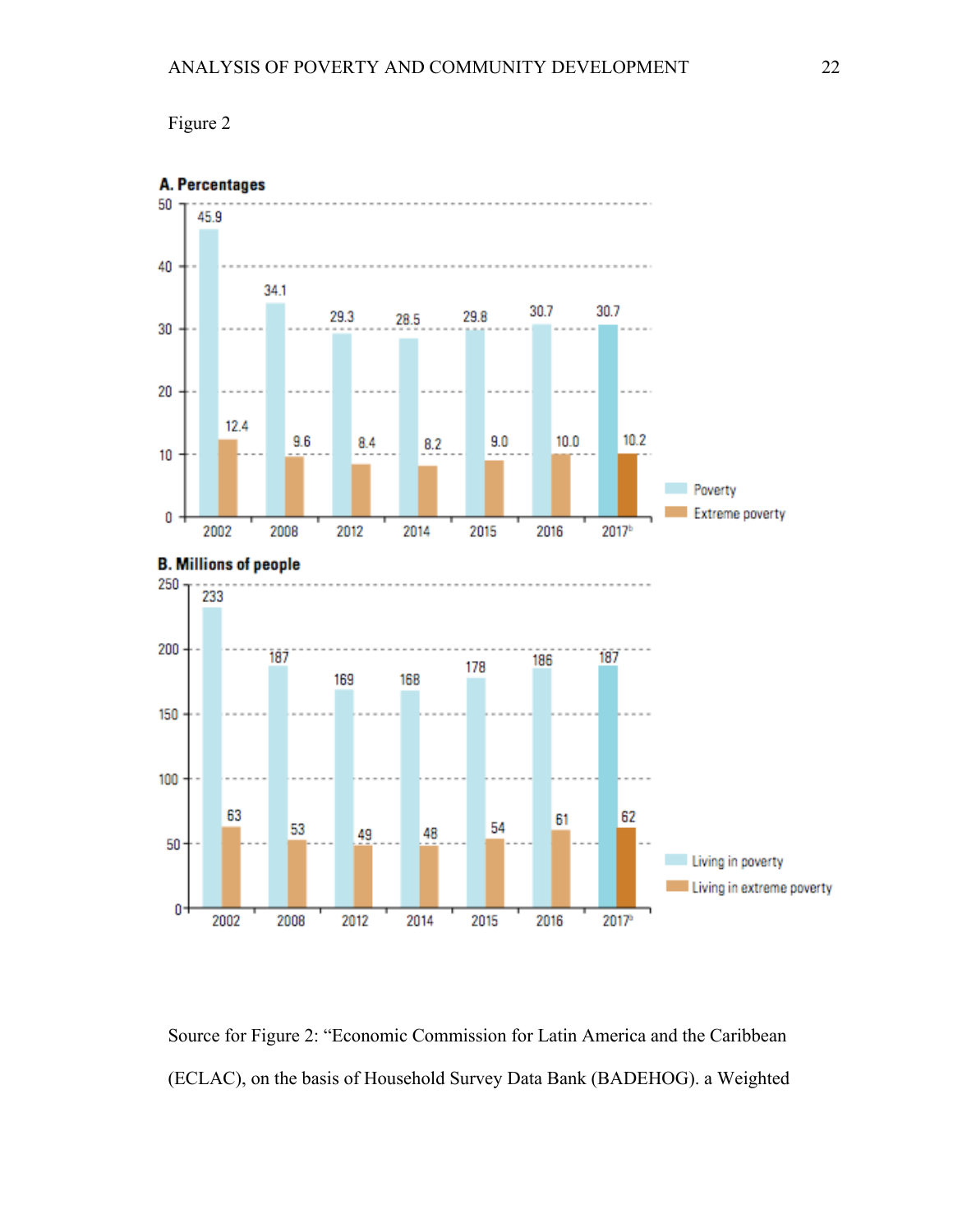average for the following countries: Argentina, the Bolivarian Republic of Venezuela, Brazil, Chile, Colombia, Costa Rica, the Dominican Republic, Ecuador, El Salvador, Guatemala, Honduras, Mexico, Nicaragua, Panama, Paraguay, Peru, the Plurinational State of Bolivia and Uruguay. b The data for 2017 are projections," (Social Panorama of Latin America, 2017)

Both graphs show the same data, however, the uppermost graph shows the statistics in percentages while the graph below it shows the statistics in actual numbers. Also noted in the report is that, "There were 186 million poor in Latin America in 2016, representing 30.7% of the population, while 61 million people or 10% of the population were living in extreme poverty," (ECLAC, 2017). These statistics paint a very real picture of what is happening in Latin America and serves as a wake-up call for leaders both in Latin America and outside of Latin America to continue pouring in efforts in order to make a change. While it can be noted that the number of people living in poverty has dramatically fallen from 2002 to 2008, the rate levels out after that from 2008-2017, with the levels of extreme poverty beginning to make a slow increase.

The Gini Index is the primary indicator of inequality in the world where each country is given a percentage of inequality. With 0 being perfectly equal and 1 being completely unequal, the Gini Index provides a good indication of the status of the wellbeing of the people in a given country. The primary factor to assess inequality in a country is the level of poverty as a whole. While there are several factors beneath the umbrella of poverty that contribute to the presence of poverty in a country, the Gini Index ranks the overall status of poverty. According to focus economics which gathered information from the Gini Index, "11 of the 20 most unequal countries in the world are in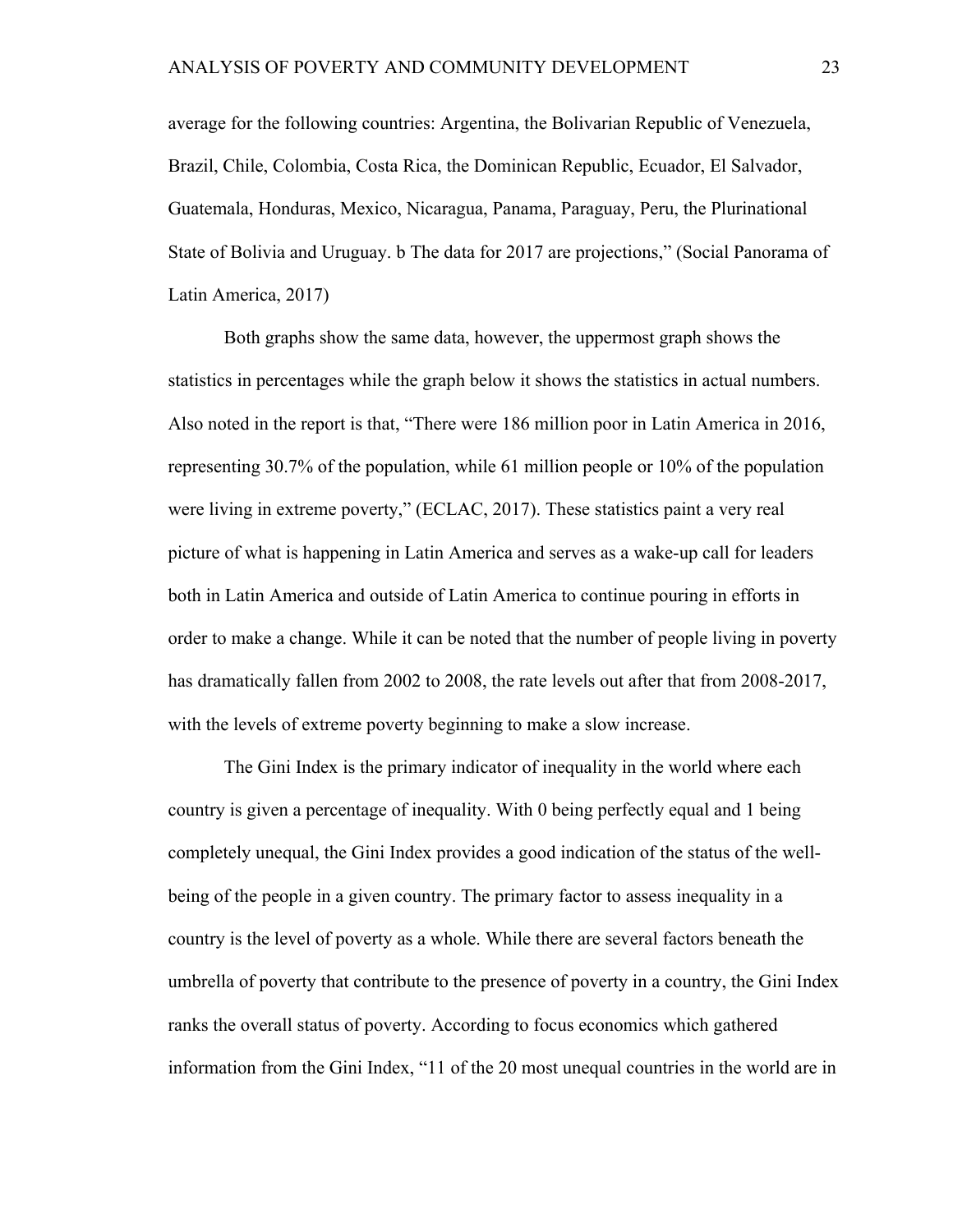the region (Latin America)," (Georgi, 2017). This stands out with great importance because inequality and poverty are directly related. When implementing a community development strategy, it is critical that inequality is contained and kept at a minimum in order to ensure the community development strategy is not only serving a certain group. The table below shoes the increase and decrease of the Gini index for Latin American countries as gathered in the Social Panorama of Latin America (2017). Along with the changes in the Gini index rankings, the rankings of the Theil index and the Atkinson index are also present on the graph. The Theil index is a tool used to identify and measure economic inequality. As explained by the United States Census Bureau,

"The Theil index measures an entropic "distance" the population is away from the "ideal" egalitarian state of everyone having the same income. The numerical result is in terms of negative entropy so that a higher number indicates more order that is further away from the "ideal" of maximum disorder. Formulating the index to represent negative entropy instead of entropy allows it to be a measure of inequality rather than equality," (United States Census Bureau, 2016).

The Atkinson index is used to measure income inequality. As quoted by the United States Census Bureau (2016) in their explanation:

"The index can be turned into a normative measure by imposing a coefficient to weight incomes. Greater weight can be placed on changes in a given portion of the income distribution by choosing, the level of "inequality aversion", appropriately. The Atkinson index becomes more sensitive to changes at the lower end of the income distribution as approaches 1. Conversely, as the level of inequality aversion falls (that is, as approaches 0) the Atkinson becomes more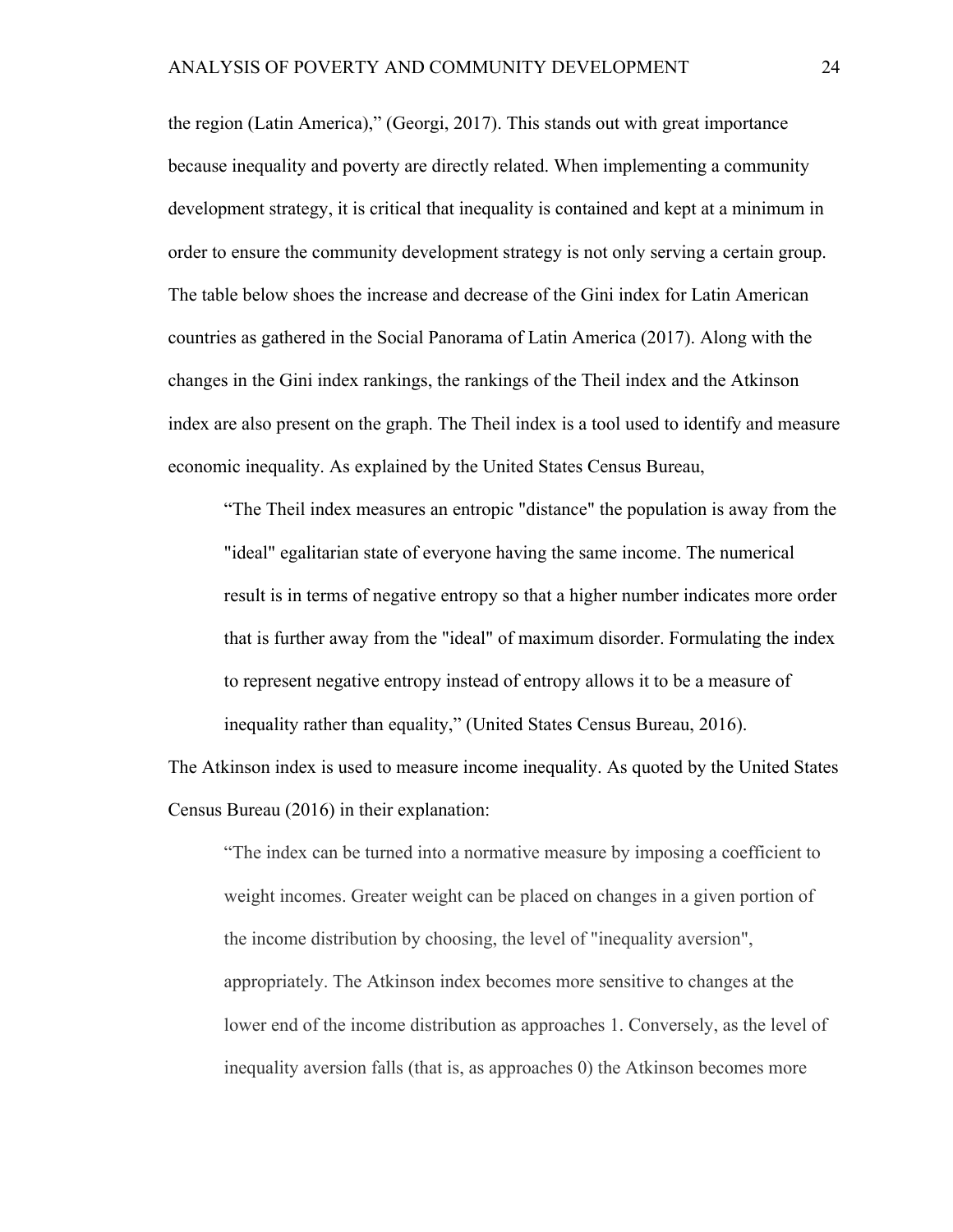sensitive to changes in the upper end of the income distribution," (United States

Census Bureau (2016).

All three indices of measurement are present on the Figure 3 below.

# Figure 3

|                                    | 2002-2008         |              |                              | 2008-2014 |                |                              | 2014-2016 |                |                              |
|------------------------------------|-------------------|--------------|------------------------------|-----------|----------------|------------------------------|-----------|----------------|------------------------------|
|                                    | Gini <sup>b</sup> | <b>Theil</b> | <b>Atkinson</b><br>$s = 1.5$ | Gini      | <b>Theil</b>   | <b>Atkinson</b><br>$E = 1.5$ | Gini      | <b>Theil</b>   | <b>Atkinson</b><br>$k = 1.5$ |
| Argentina                          | $-2.4$            | $-3.3$       | $-2.6$                       | $-1.0$    | $-1.6$         | $-2.0$                       | 0.2       | 1.6            | 0.7                          |
| Bolivia (Plurinational State of)   | $-2.9$            | $-6.4$       | $-4.4$                       | $-1.4$    | $-3.3$         | $-1.8$                       | $-3.7$    | $-10.2$        | $-0.7$                       |
| Brazil                             | $-1.0$            | $-2.0$       | $-1.2$                       | $-0.7$    | $-1.4$         | $-0.8$                       | $-0.5$    | $-1.2$         | 0.5                          |
| Chile                              | $-1.0$            | $-1.9$       | $-1.6$                       | $-0.7$    | $-1.6$         | $-1.5$                       | $-1.4$    | $-1.9$         | $-2.0$                       |
| Colombia                           | $-0.3$            | $-1.0$       | $-0.2$                       | $-0.6$    | $-1.4$         | $-1.0$                       | $-1.8$    | $-3.2$         | $-2.5$                       |
| Costa Rica®                        | $-0.4$            | $-1.5$       | $-1.3$                       | $\cdots$  | $\cdots$       | $\cdots$                     | 0.2       | $-0.1$         | $-0.3$                       |
| Dominican Republic                 | $-0.8$            | $-0.7$       | $-1.8$                       | $-1.4$    | $-4.5$         | $-1.7$                       | 2.3       | 6.7            | 4.0                          |
| Ecuador                            | $-1.3$            | $-4.4$       | $-1.6$                       | $-1.5$    | $-2.6$         | $-2.4$                       | $-0.4$    | $-1.1$         | 0.6                          |
| El Salvador                        | $-1.5$            | $-2.9$       | $-1.8$                       | $-1.9$    | $-4.2$         | $-3.2$                       | $-1.5$    | $-4.4$         | $-2.3$                       |
| Guatemala                          | $-2.2$            | $-6.0$       | $-3.8$                       | $-0.5$    | 1.1            | $-0.8$                       | $\cdots$  | $\cdots$       | $\cdots$                     |
| Honduras                           | $-1.2$            | $-2.2$       | $-2.0$                       | $-0.9$    | $-3.1$         | $-1.6$                       | $-0.1$    | 0.6            | 3.3                          |
| Mexicod                            | 0.2               | 1.5          | 0.6                          | $-0.4$    | $-0.8$         | $-0.8$                       | 0.2       | $-3.8$         | $-3.1$                       |
| Nicaragua                          | $-2.5$            | $-3.6$       | $-3.0$                       | 1.3       | 5.0            | 1.6                          | $\sim$    | $\overline{a}$ | $\cdots$                     |
| Panama                             | $-1.1$            | $-2.3$       | $-2.5$                       | $-0.6$    | $-1.6$         | $-0.6$                       | 0.4       | 0.6            | 0.1                          |
| Paraguay                           | $-2.0$            | $-3.0$       | $-2.9$                       | 0.2       | 0.1            | 0.1                          | $-2.4$    | $-3.9$         | $-2.0$                       |
| Peru                               | $-2.2$            | $-5.8$       | $-2.5$                       | $-1.7$    | $-3.3$         | $-2.7$                       | 0.6       | 1.2            | 0.8                          |
| Uruguay                            | $-0.7$            | $-0.5$       | $-2.0$                       | $-2.4$    | $-5.6$         | $-3.6$                       | $-0.1$    | $-0.3$         | $-0.6$                       |
| Venezuela (Bolivarian Republic of) | $-1.7$            | $-4.0$       | $-2.9$                       | $-0.1$    | $-0.5$         | 0.0                          | $\cdots$  | $\cdots$       | $\cdots$                     |
| Latin America (simple average)     | $-1.5$            | $-3.1$       | $-2.3$                       | $-0.7$    | $-1.3$         | $-1.1$                       | $-0.4$    | $-0.9$         | $-0.2$                       |
| Countries with change of < -1%     | 13                | 15           | 16                           | 7         | 12             | 10                           | 5         | 8              | 5                            |
| Countries with change of > 1%      | 0                 |              | 0                            |           | $\overline{2}$ |                              |           | 3              | $\overline{2}$               |

Source: Economic Commission for Latin America and the Caribbean (ECLAC), on the basis of the Household Survey Data Bank (BADEHOG) (Social Panorama of Latin America, 2017)

**The relationship between economic and social policy and current economic conditions**: Because community development is completely affected by economic policy and social policy, the relationship between economic and social policy matters greatly. While economic policy is centered around areas such as income, taxes, exports and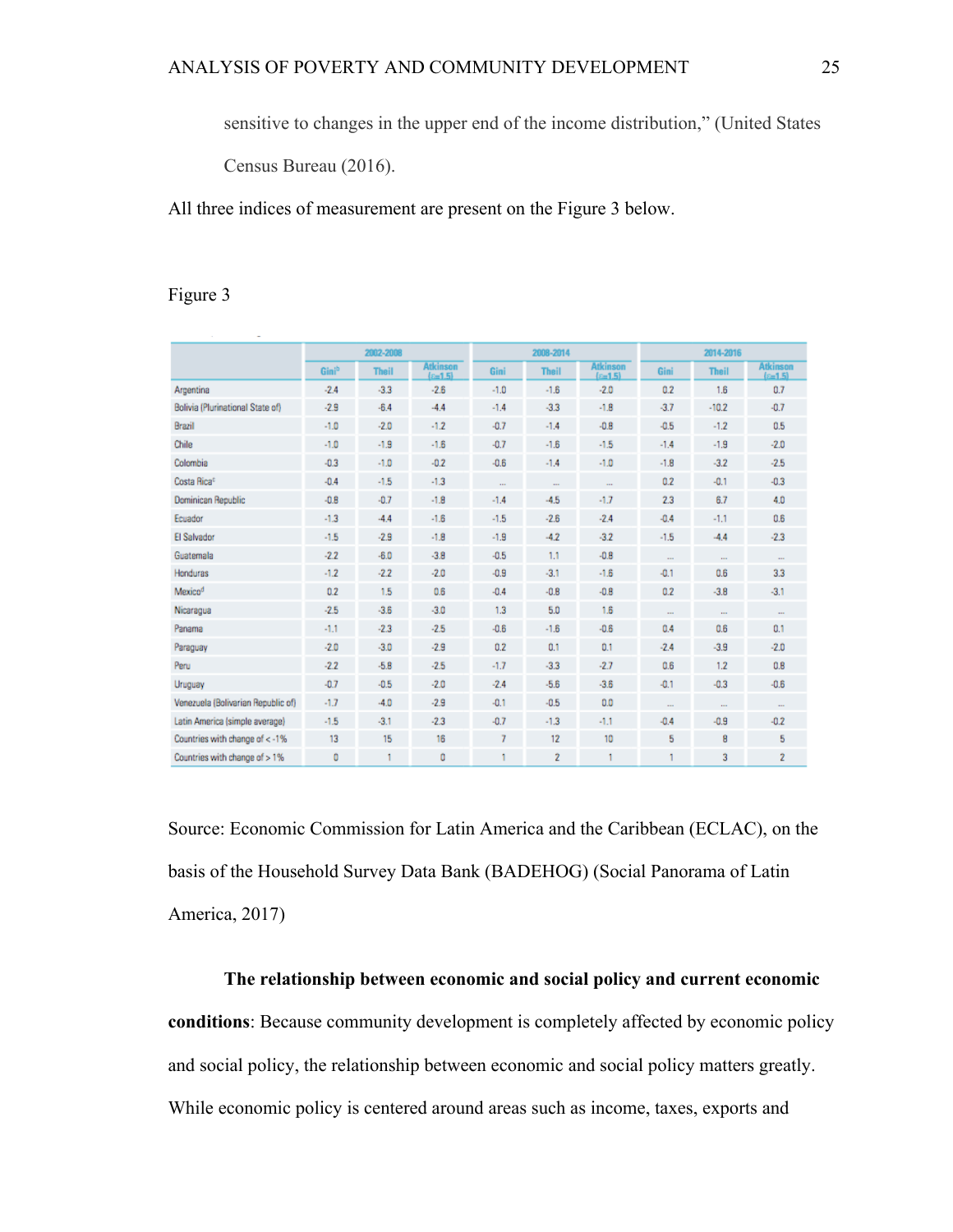imports, or fiscal policy, for example, social policy is centered around the creation and enforcement of policies in order to protect the well-being of its citizens. This could be done through laws or programs that are funded by the adjustments in economic policy.

"Not only is social policy affecting economic policy, but economic policy is equally decisive for framing social policies as is evident from the close relations between benefit levels and earning distribution," (Martin Rein, Equality and Social Policy, MIT, 1977).

This quote describes enforces the tightly integrated relationship between economic and social policy.

Current economic conditions in Latin America are the results of many events and factors, both internal and externally. Because the majority of Latin America is still developing, the region's economic policy is greatly affected by economic leaders in the world including China and the United States (Carrasquilla, Gregorio, Fernandez, Guidotti, Resende, Reinhart, Rojas-Suarez, and Talvi, 2017). Furthermore, world events that change the world's economy also have a great effect on Latin America's economic condition. Brexit, for example, not only directly affected countries in the European Union, but also changed the value of currency in multiple other economies such as the United States dollar, the euro, and of course, the British pound.

The current Latin American economy is also a result of political conditions in surrounding countries. The political status of neighboring regions or main trading partners may determine how much and what kind of trading Latin American countries can partake in. Depending on what the countries' primary exports and imports are, this could make or break their trading as a whole. Because many Latin American countries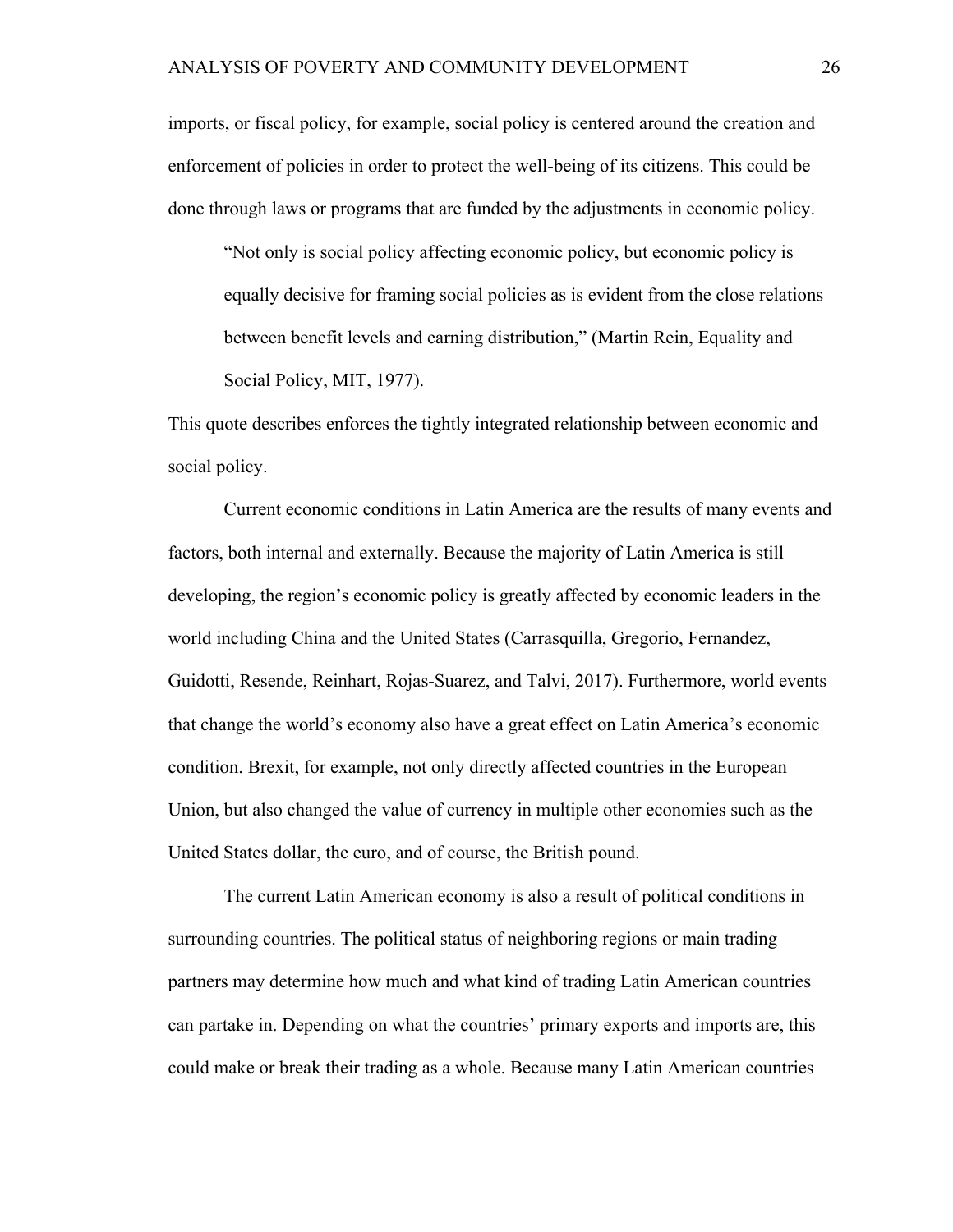are key producers in agriculture, not having a trading partner could demolish an excellent source of income for many of those countries. Additionally, political leaders in surrounding countries such as the United States could impose strict laws that would affect the economic policy of Latin American countries. As pointed out in Brookings by Carrasquilla, Gregorio, Fernandez, Guidotti, Resende, Reinhart, Rojas-Suarez, and Talvi (2017), many of these political risks involve other countries. With the recent election of Donald Trump as the president of the United States, many new laws are being imposed in regard to the United States' fiscal policy. A new fiscal policy, whether it's taxation, spending, or distribution, changes the value of the dollar. When the value of the dollar changes, other countries that are major trading partners with the United States are also affected because of the principles mentioned before. For example, a change in the United States dollar will affect trading with China, which is also a main trading partner with Latin American countries. Although a change in fiscal policy or economic conditions in another country may not seem like it would have a great effect on Latin America, but each of these factors are intertwined with one another and ultimately do have a heavy influence (Carrasquilla, Gregorio, Fernandez, Guidotti, Resende, Reinhart, Rojas-Suarez, and Talvi, 2017).

**The influence of inequality on economic and social policy:** Economic policy and social policy in Latin America are greatly affected by inequality. In fact, the relationship between inequality and economic and social policy is that inequality is what causes poverty, therefore having a great influence on economic in social policy in a nation. Despite the distinct differences between economic and social policy, inequality has a similar effect on both of them. One of those effects being that they are simply not as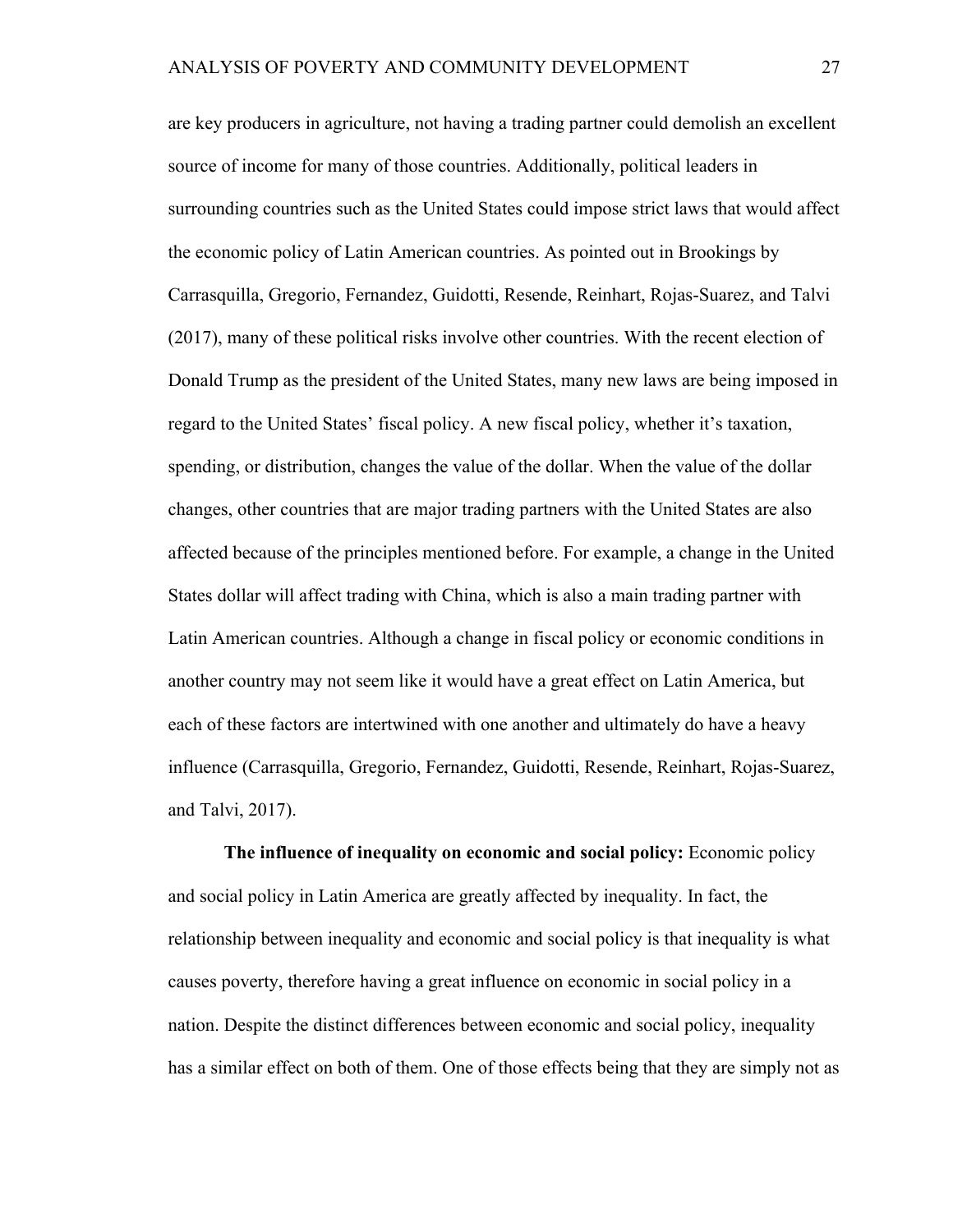effective when the presence of inequality in a region is strong. Aside from inequality having a negative effect on the overall effectiveness of economic policy, it also has an immense effect on human development goals, which is heavily intertwined with economic and social policy. Inequality presents a great threat to the overall success of fiscal and social initiatives as it skews distribution and creates a roadblock for human development goals. Because economic and social policy are closely related and often referenced together, understanding the difference between the two and why both initiatives are necessary is critical in order to achieve success in their implementation. As organizations such as the United Nations create goals with corresponding plans increase the quality of life in developing nations and for the betterment of society, it is imperative that equality receives the same weight when considering economic and social policy. Fernando Reimers (1999), author of Education and Poverty in Latin America, expands upon this idea that inequality in opportunities is one of the primary answers to why poverty is so high in Latin America, and urges that by fixing this problem, many of the poverty problems could eventually be solved. The following excerpt taken from his report explains the issue with great urgency:

"In Latin America, the sharp inequalities in the distribution of income reflect themselves in equally sharp inequalities in the distribution of access to knowledge and skills. Some children participate and succeed in schooling, acquiring basic cognitive skills, world views and social experiences. Their education enables them to go on learning, to work productively and to participate socially and politically. The children of the poor have more limited educational opportunities, leading to school failure and a lack of opportunity to acquire the same cognitive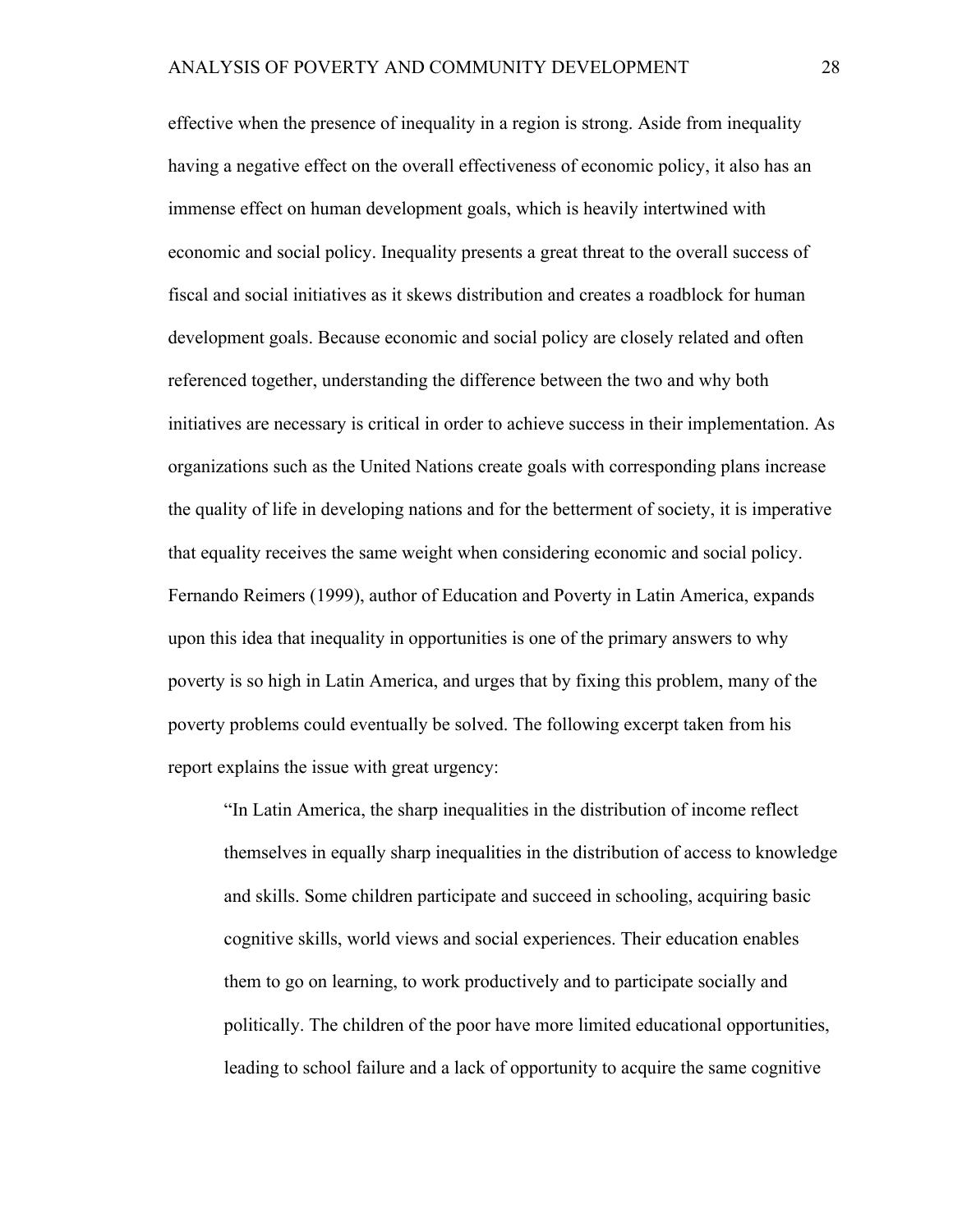skills, to partake in the views and social experiences associated with good schools. Many of them face very limited opportunities to participate in economies ever more integrated into the world economy," (Reimers, 1999).

While great efforts and contributions have been made since the report was originally written in 1999, there is still much to be done concerning the education as a solution to poverty initiative. Additionally, the intertwined relationship between inequality and poverty is still very relevant today, and need for children to receive opportunity is very urgent.

Laís Abramo is the Chief of Social Development Division for the United Nations in the ECLAC unit (Economic Commission for Latin America and the Caribbean). Her quote explains the need for unity among initiatives, not only in the efforts of the United Nations but in all efforts that every organization initiates.

"The concept of sustainable development itself relates to the necessary articulation between economic, social, and environmental development dimensions. So, it is impossible to achieve sustainable development without linking these three dimensions. Inequality means, on the one hand, leaving behind a part of the population, either because of their socioeconomic condition, age, racial, and/or ethnic condition. …And this is a serious problem not only in terms of social justice, but also misuse of productive, creative, and social potentials from a large part of the population. If we consider the 2030 agenda as the contemporary expression of the sustainable development goals agreed by the countries of the world, we can say that two of its main ideas are the poverty eradication in all forms and everywhere without leaving anyone behind. So,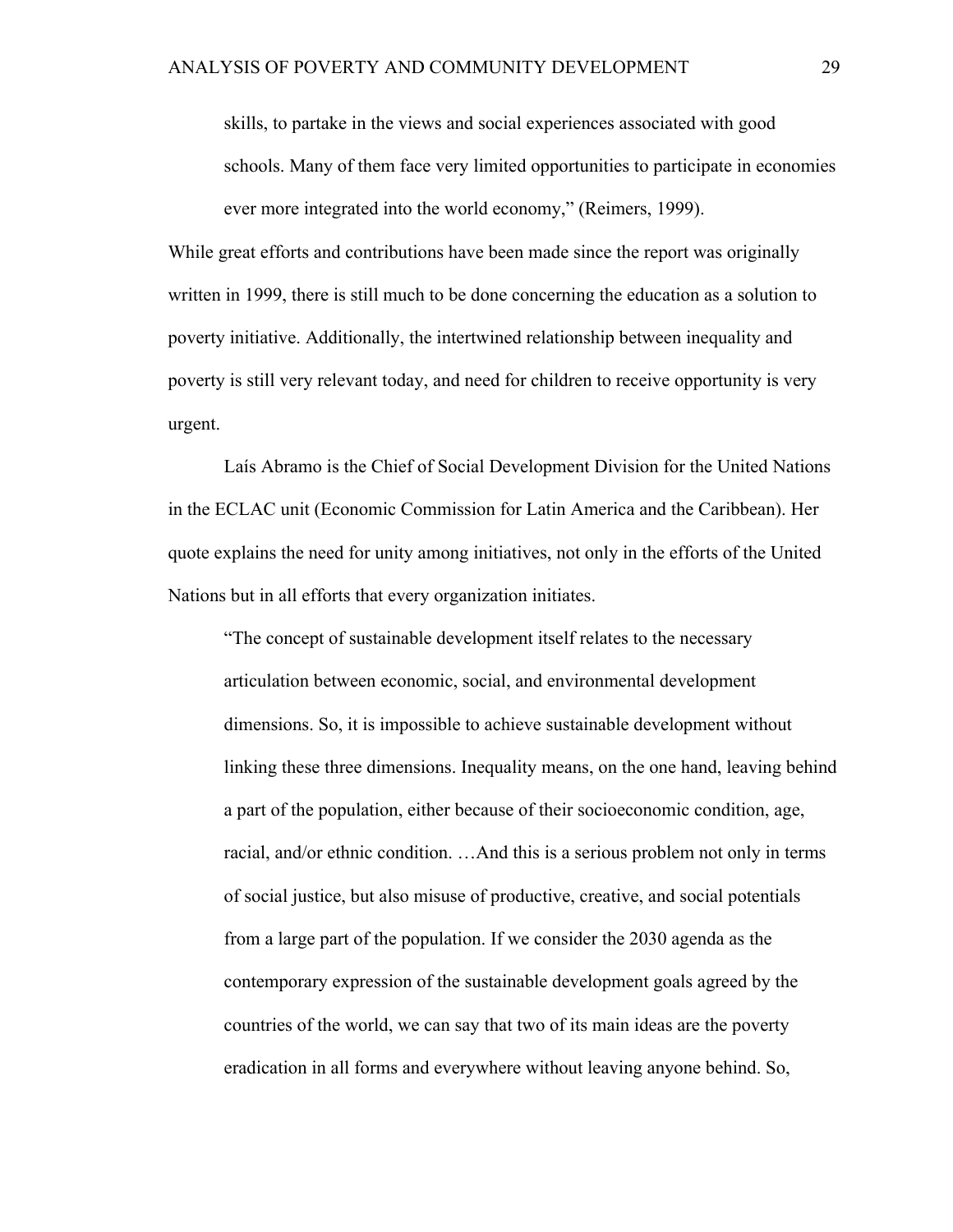inequality is exactly to establish segmentations hierarchies and exclusions in the population," (UNDP World Centre to Sustainable Development, Laís Abramo, 2017).

If economic, social, and environmental goals were all separate, it would create an imbalance in the efforts that are meant to strengthen communities, whereas integrated goals create a stronger community. Focusing on one of the three dimensions ignores the fact that all factors three elements play a critical role in sustainable development, as stated by Abramo. Additionally, Abramo's quote also urges the need for equality. Although equality has been a recently popular topic in society to advocate for, it involves much more than just a social movement. Equality is a social policy that incorporates not just one facet but multiple, including gender, income, ethnic, racial, and age, as stated by Laís Abramo. Incorporating this into community development is vital as community development strategies can be used to combat inequality within a community if implemented properly, or can further tremendously contribute to the issue if not implemented carefully and properly.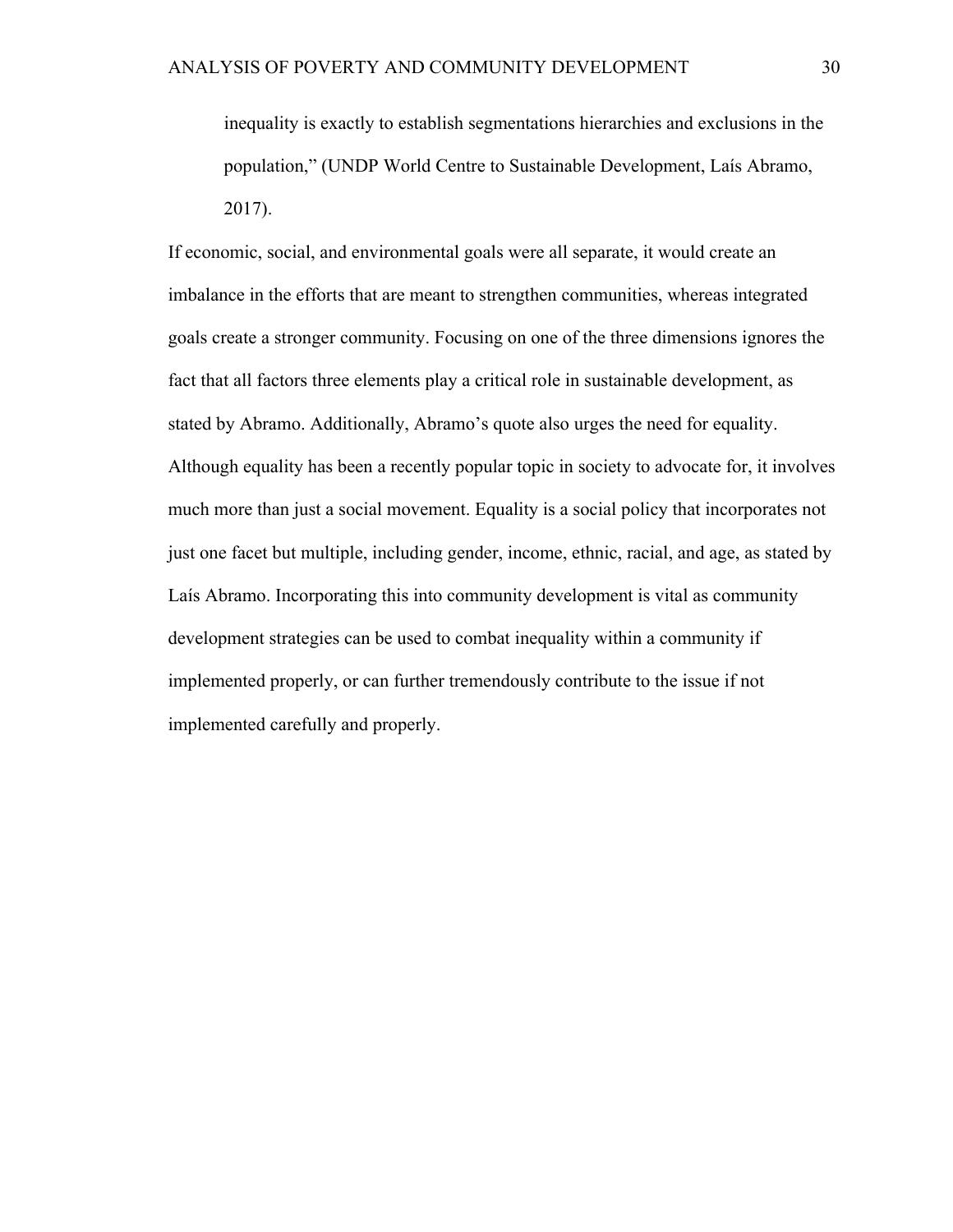### **Chapter 2: Agropolitan Development**

**Overview**: The agropolitan development approach was first an idea by John Friedmann and Mike Douglass (1975) in their work to create a regional development strategy in Asia, although it could work for nations in other continents as well such as Latin America. The idea of agropolitan development is far different from the other two kinds of development strategies, but could be highly successful for a community with available resources. Agropolitan development differs from other strategies in the sense that is meant to meet the immediate, tangible needs of members in a society. While other development strategies and ideas are formula based and may be heavily focused on economic policy and adjusting income distribution, an agropolitan approach is very hands on and utilizes the natural resources in a set area and makes it available to the people in surrounding communities through agriculture. Because it is designed to meet immediate needs, however, the longevity of it does not reach very far. The following excerpt by Mitchell-Weaver and Manning (1991) from their study of global development strategies summarizes the uniqueness of the agropolitan development strategy and its primary goals:

"Agropolitan development completely reoriented the objectives of development planning. Rather than beginning with the logic of economic efficiency, it aimed at effectively meeting demands for food and consumption goods. Rather than attempting to transform the national economy to a secondary industrial base, it advocated increased agricultural output through appropriate technology and traditional production methods. Rather than creating urban wage labor markets, it rested on the political organization of rural production brigades and communal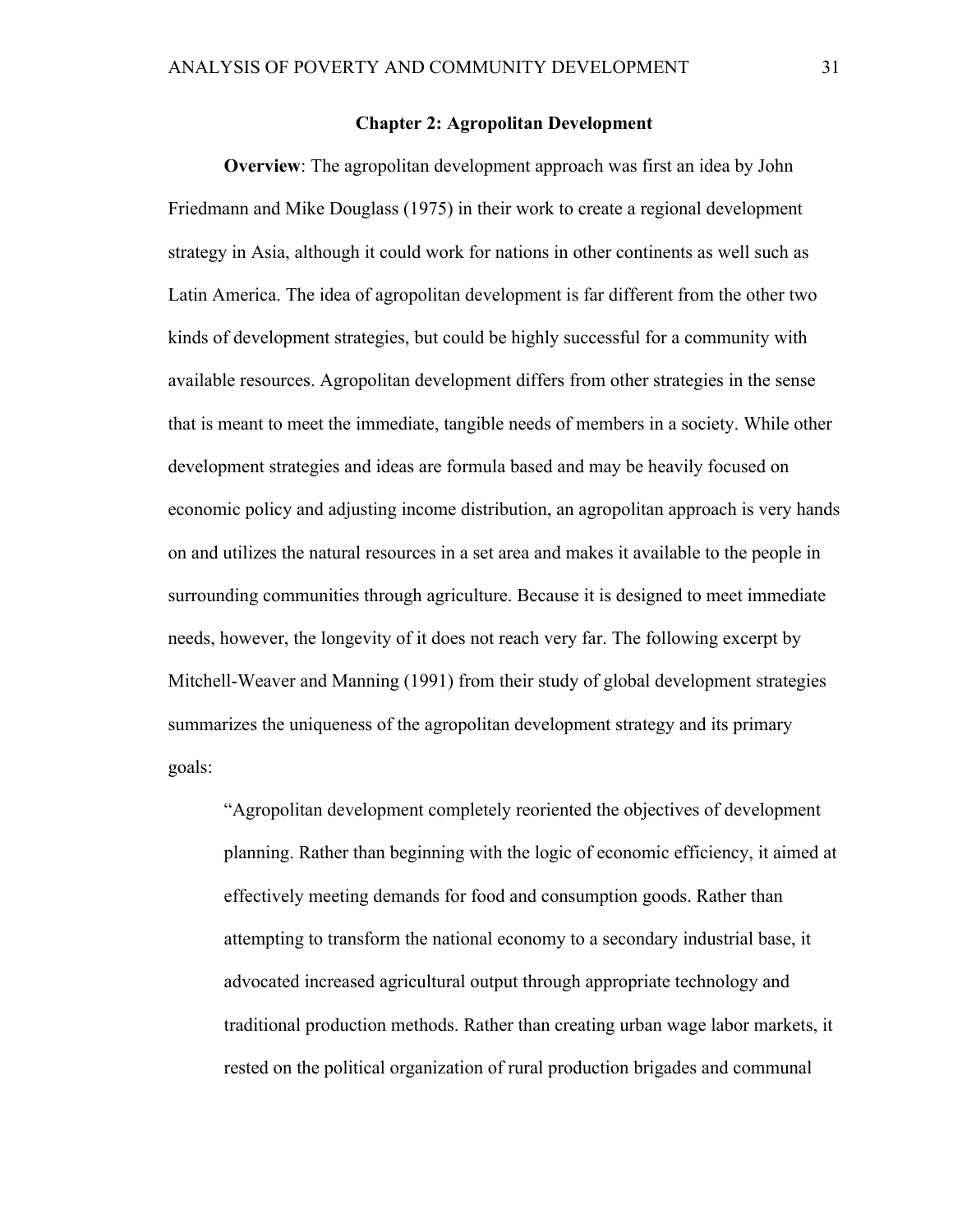cooperation. Rather than centralized national planning among elite decision makers, it foresaw administrative decentralization and a real devolution of power to the local level. Local economic production was to focus on meeting local bsic needs. Redistribution of national resources to make up for regional disparities was to be done through collaboration between the national and local levels of government. And export earnings were to be gained through a centrally organized national export sector," (Mitchell-Weaver and Manning 1991).

The excerpt also enforces the idea that the local level is benefitting greatly by the model as a whole, as they do not feel reliant or dependent on the government or social elites for their resources or allowances.

**Where it works best**: This strategy works best in an agrarian setting, or a setting where there is plenty of natural resources and land to use (Foland, 1969). In order to be sustainable and function properly, this setting must also have access to water to be used for power. Without access to power, the development strategy cannot fully be sustainable and must further rely on outside resources. Furthermore, this particular strategy is a grassroots effort and works best when beginning from ground zero. Another mandatory function of this development strategy is the need for equality. While an agropolitan approach is directly related with imports, exports, and trading, it also must supply the members of the society or community with the resources they are producing. Determining how much of the products shall stay in the community producing the goods varies with the needs of the communities. However, without this step, the community cannot become fully sustainable and would only be supplying other goods while they are suffering and lacking in the very things they have access to.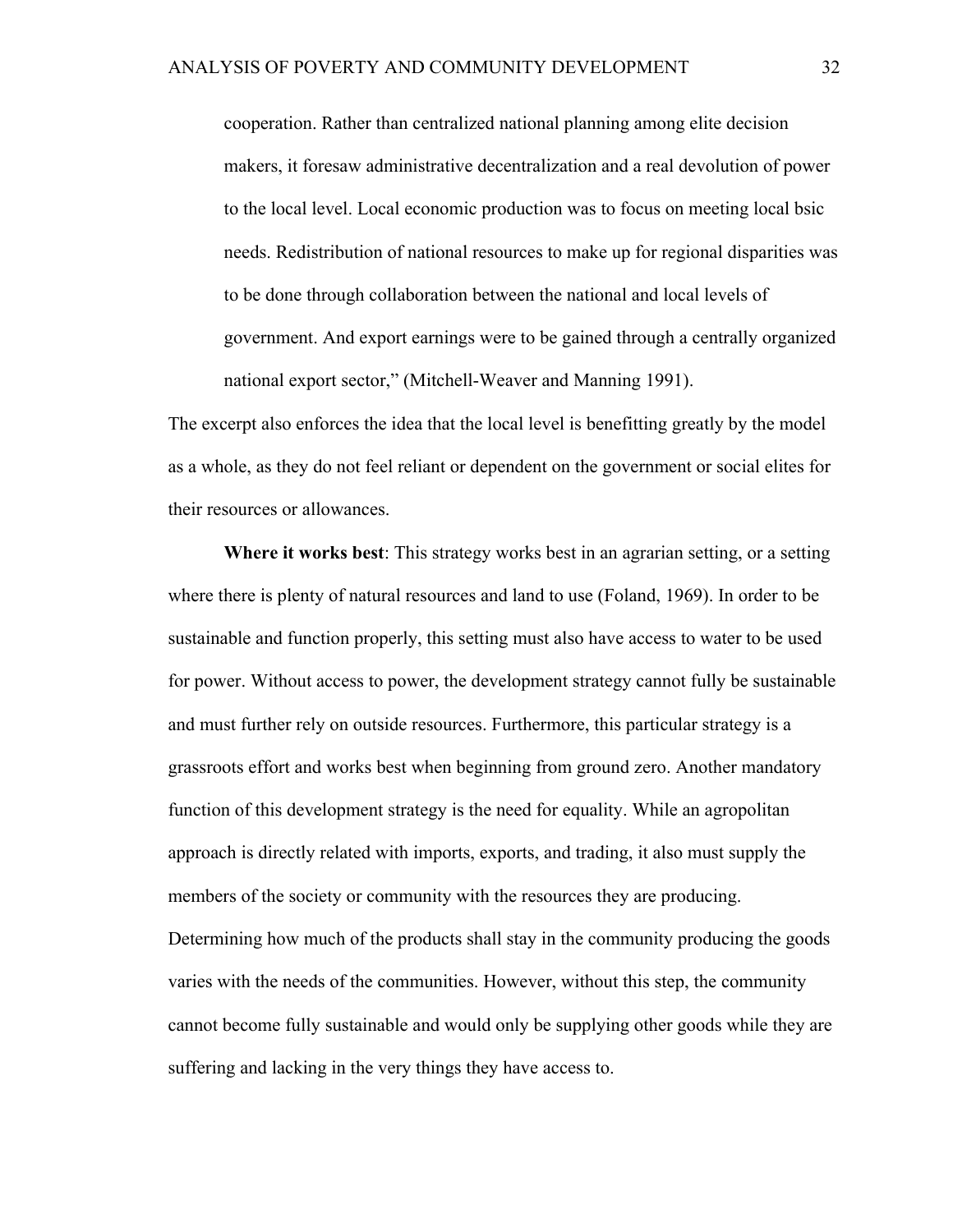**Downfalls**: While one of the greatest assets of this development model is that it directly produces tangible needs, a major risk to keep in mind is letting exports get out of control. While exports are a great source of income for communities specializing in agriculture, the possibility of wealthier countries taking advantage of these communities and using them for cheap goods and labor is a reality that must be prevented.

**Community engagement**: Concerning community development, an agropolitan approach boosts the society in this area. Because farming and agriculture requires hard work, it would actually boost the work ethic of those in the community and create a need for dependence on each other. This would also hopefully create a family-like atmosphere in the community as it would require many members to work together. This is because of the jobs it creates, the way it boosts that community's economy (uses resources effectively and gives the community something to own and trade and sell). These are also skills that impoverished people can learn and master.

Currently agropolitan development could be used to aid even well-developed countries. In the last several years, the European Union has faced recent challenges, including Brexit, which has brought to the attention of the EU that strengthening their economy is a must. In order to strengthen their own economy, Vailscovschi (2016) urges in her report that the European Union must develop a strong economic diplomacy and competitive business strategies. The business strategy that Vasilcovschi (2016) suggested is organic food products from the agriculture industry. By developing economic diplomacy and business strategies, not only will the European Union's economy and its 28 member states become stronger, but the world's economy will too. If this business strategy (the organic agriculture industry) can rescue the economy of a very well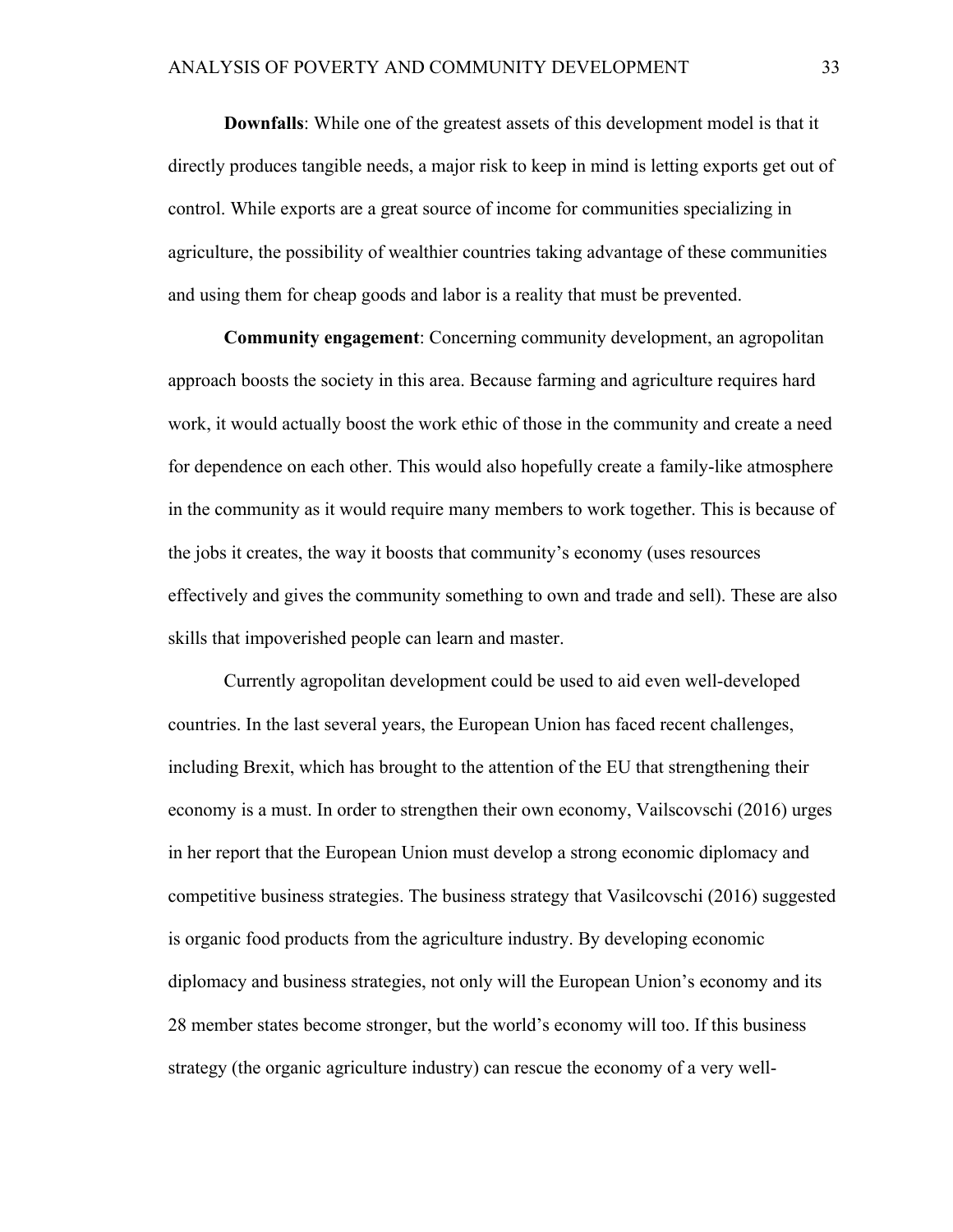developed country like Great Britain, it will be able to boost the economy of impoverished communities. The idea of organic agriculture, or agriculture in general, isn't a complicated method that requires financial stability and government support, but again provides basic needs right away and completes short term goals for community development.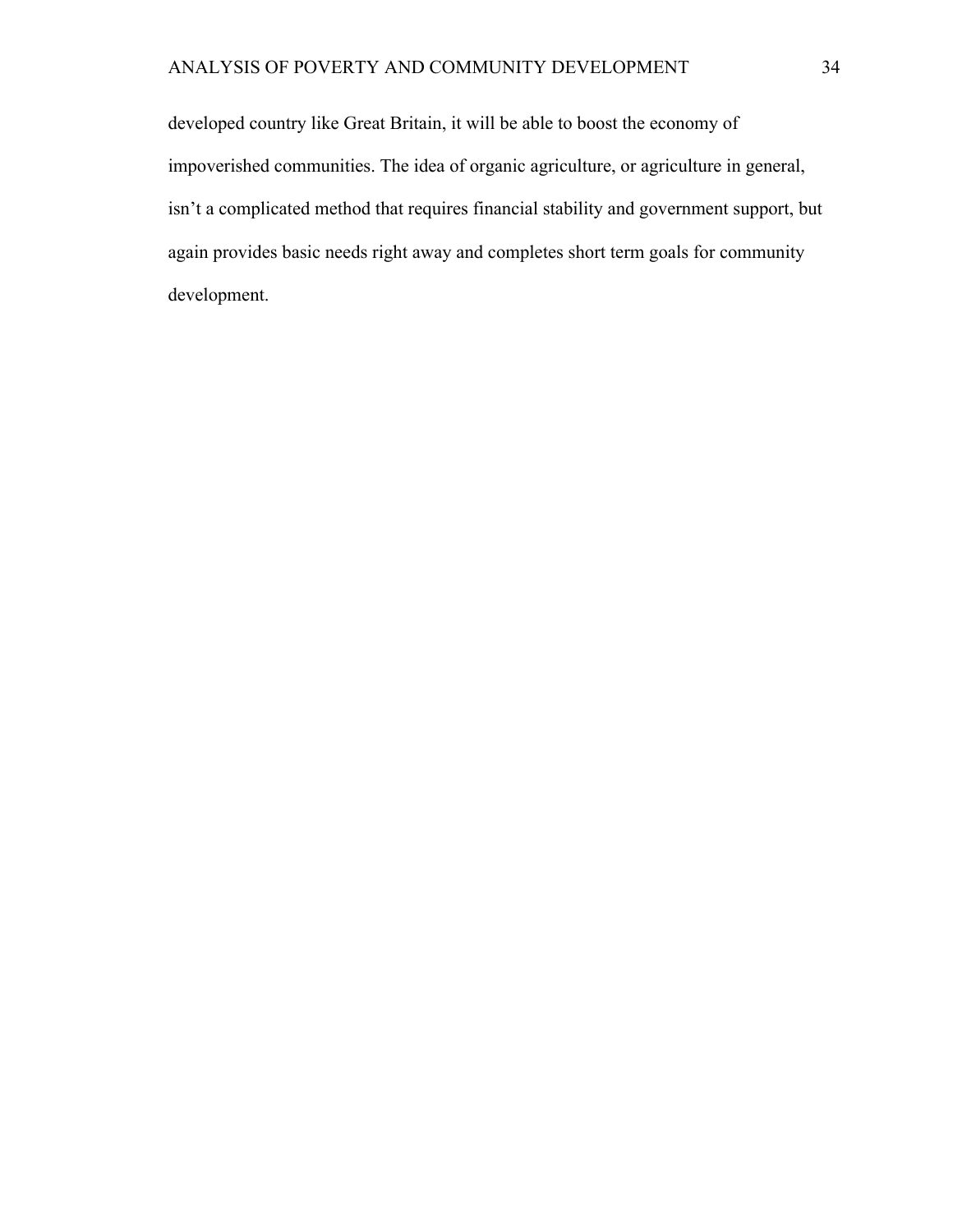#### **Chapter 3: Modernization Development**

**Overview**: The modernization development approach is one of the oldest community development strategies, dating back to the  $19<sup>th</sup>$  century (Mitchell-Weaver and Douglass, 1991). This approach, like the agropolitan development approach, is very hands on and tangible. While agropolitan development is agriculture and goods based, modernization surrounds the idea of building a city in order to build an economy. This is done by creating buildings for people to work, whether that be factories or businesses. The idea behind this strategy is that economic development is implemented by the creation of jobs with tangible buildings. The creation of jobs at these physical places does not limit them to only working outside like the agropolitan approach does, nor does it require people to rely on uncontrollable factors such as the weather or nature in those areas. Along with the creation of jobs comes the production of goods or services, and if desired, those goods can be exported in order to gain more of a profit.

**Where it works best**: This community development strategy works best in a community already has some ground work done. Where agropolitan development excels at beginning from a grassroots position, this model could work as well from that point as long as there is enough startup capital to begin. This strategy starts from the physical building of a community and then continues to grow because of imports and exports produced by that industrializations (Mitchell-Weaver and Manning, 1991). Of course, this strategy would also work in an urban community that is not a grassroots project, but is beginning from a middle ground in an effort to save the economy or further launch the economic development of that community. In this instance, the strategy would be more focused on channeling resources into building that can be used for production.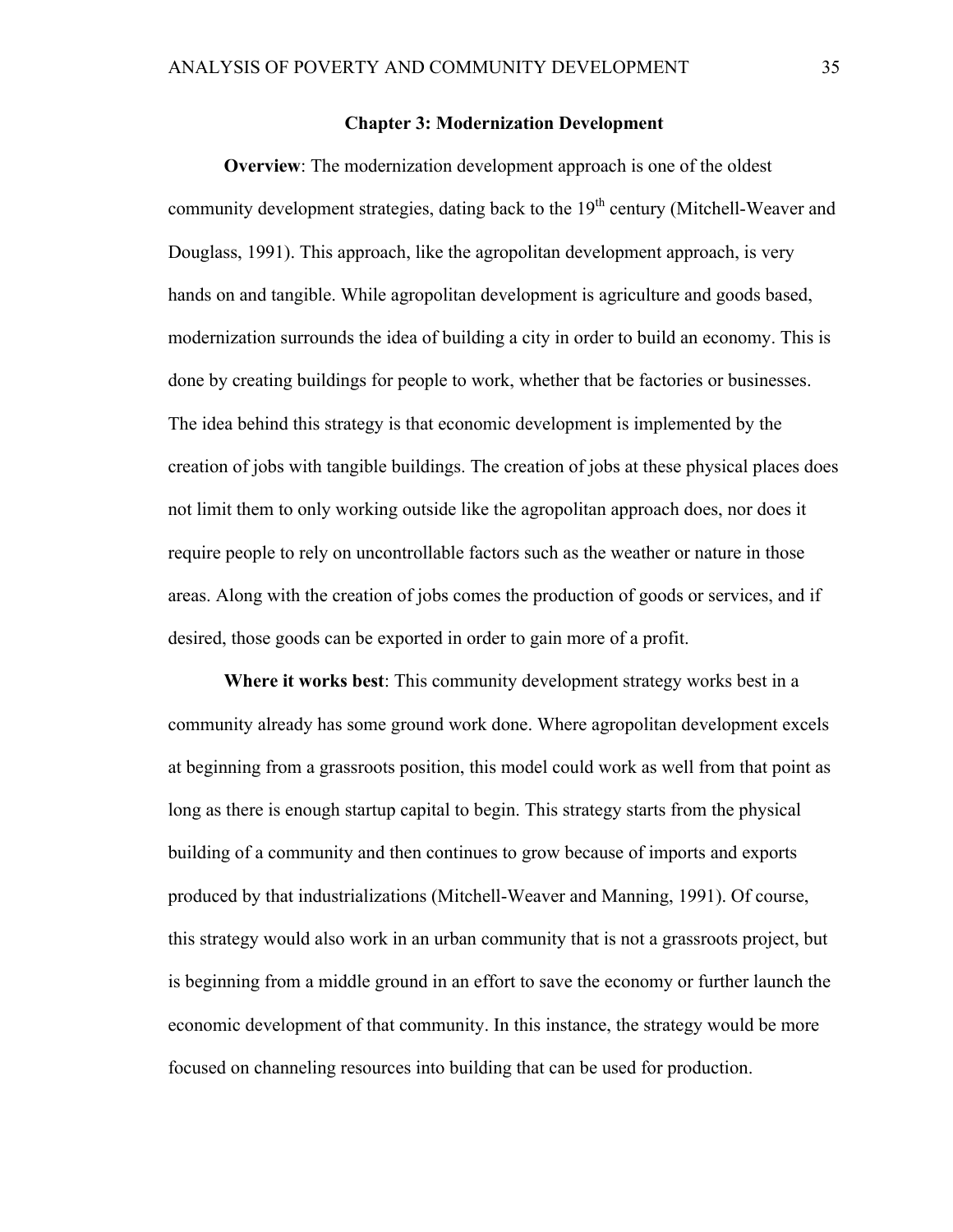Furthermore, a community that has the means to produce and import and export would be ideal.

**Downfalls**: There are several risks involved in this particular strategy. First, along with any strategy but especially this one, is the financial risk. This one calls for much greater startup capital in order to build factories and places necessary to make products. This strategy also requires the move of the majority of the people in the community to move inward toward an urban area, which is a risk that takes time and much effort. The final risk in this development strategy is the running the risk of longevity of the community's economic stability. While the construction of buildings does create many jobs for people within the community, imports and exports ultimately make this development technique thrive and grow.

**Community engagement**: In this particular developmental strategy, community development would be incorporated by giving people a very tangible responsibility of moving them to a workplace. Because this strategy requires the majority of the people to move to the city, the idea of having people close would be very reasonable in proximity. This would allow for community bonding as individuals within the community would be closer to each other, thus making it a realistic goal.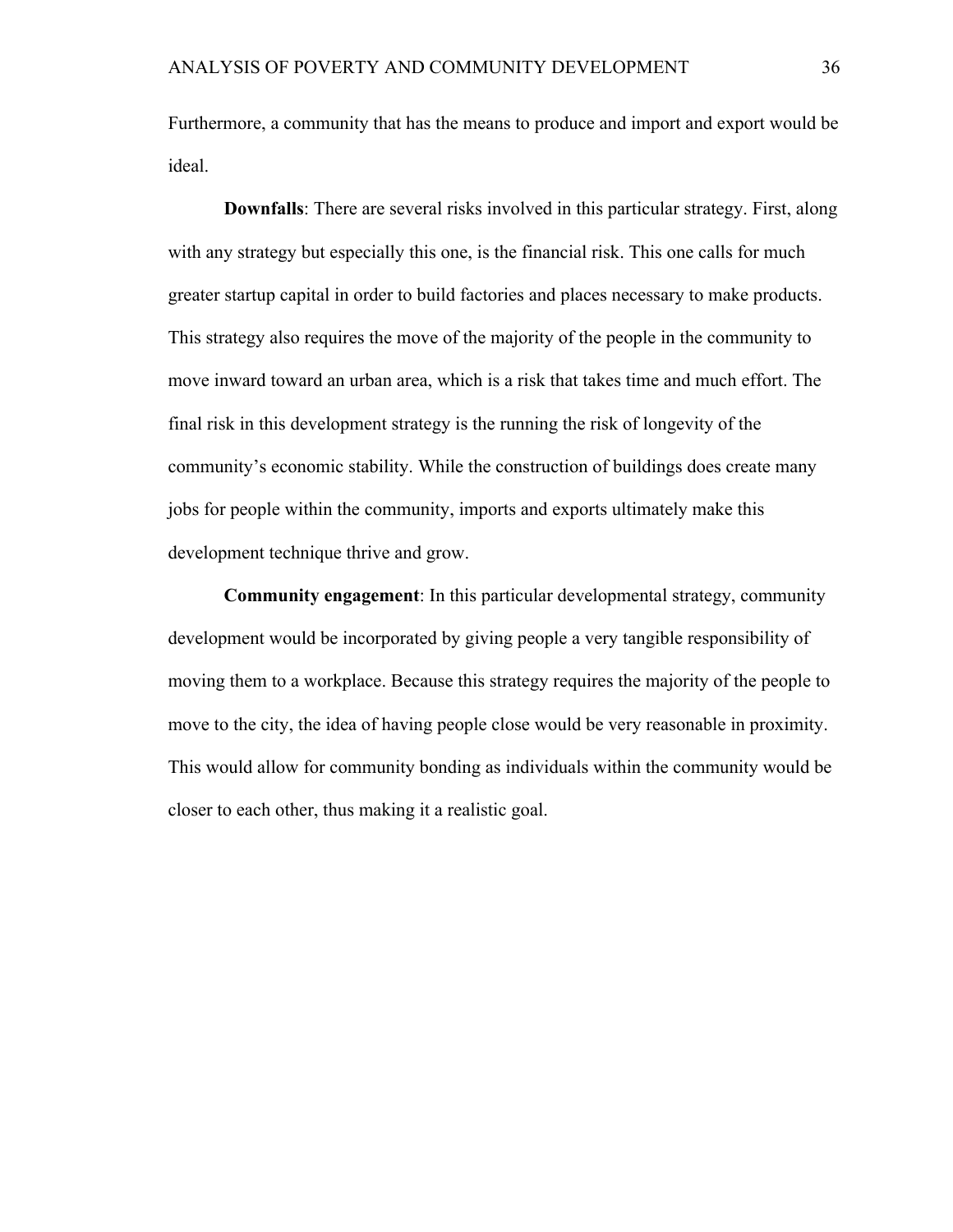### **Chapter 4: Development by Market Expansion**

**Overview:** The market expansion approach, like the agropolitan approach, keeps the community needs in mind and is very local-oriented. While the agropolitan development approach is focused primarily on meeting the immediate basic needs of the community such as food, the market expansion approach strives to expand the market itself. This is a less tangible but equally effective developmental method. By expanding the market itself there is more room for business to thrive and other markets to enter, thus expanding the market within the community. This also contributes to the financing of the community as it allows for investment opportunities (Mitchell-Weaver and Douglass 1991). Increasing the investment opportunities boosts the community's inner economy in several ways. First, it boosts the internal economy of a community because it there is an inflow of money going into it. Second, it boosts the internal economy because the output of the investment is flowing back into that same economy. This also supports the idea of community engagement and individuals taking responsibility for their community because they are putting their own resources into it.

**Where it works best**: Development by market expansion works best in an urban community that is more stuck rather than trying to begin from the ground up, or a grassroots project. Working on development a market expansion initiative can be done by doing an analysis of the current market and seeking out opportunities to adjust them and expand upon them. Robert Wiessbourd and Riccardo Bodini conducted a report entitled *Market-Based Community Economic Development* (2005), which goes into great detail about furthering developed communities through market expansion. In their work, they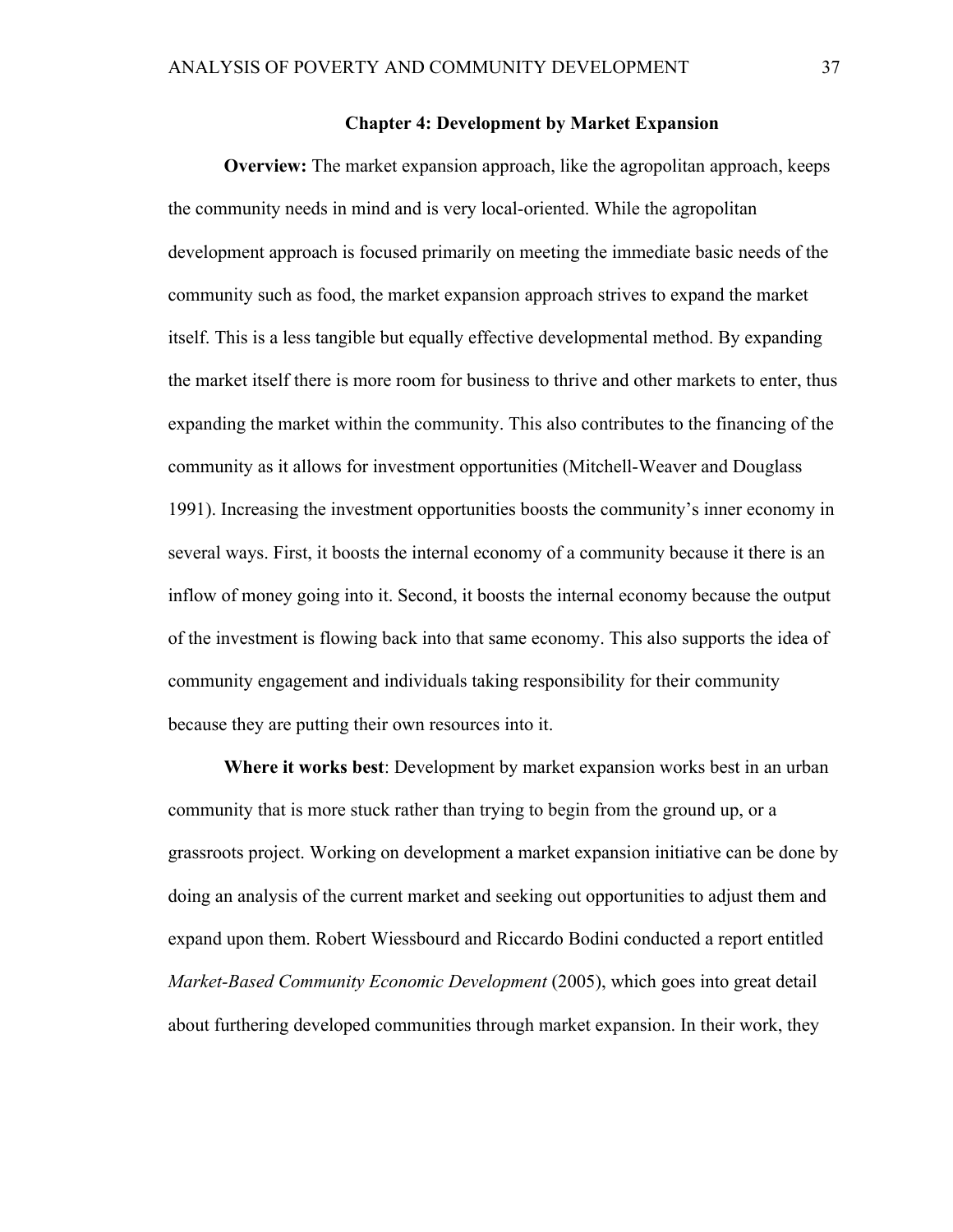note the importance of being knowledgeable of the markets the community currently has to offer as well as where and how it can expand. They cite:

"Many urban communities have undervalued assets which offer untapped business and development opportunities. Community economic development interventions can enhance market functioning in these neighborhoods, expanding investment and wealth creation. However, enhancing market performance requires new understandings of how markets operate, of the causes of market failure or expansion, and of the levers that move markets," (Weissbourd and Bodini, 2005).

In Latin American countries that have either previously been somewhat economically stable or Latin American countries that are at a standstill economy, this initiative could work really well. In order to expand a market, an initiative that looks for opportunity would need to take place. It is vital in this development strategy to find opportunity in markets that would appeal to either that community or surrounding communities, such as expanding an industry and the goods or services that it has to offer.

**Downfalls**: While this is a highly successful strategy, there are also several risks that could turn into setbacks. First, there is always the possibility of a market not being as successful as expected, which means that resources and investments were wasted in the process of trying to expand that market. Another setback is that the community must be already physically stable. If a community is deeply impoverished and does not have businesses in the first place, expanding a market that does not exist would be virtually impossible. This strategy serves mostly to already economically stable communities and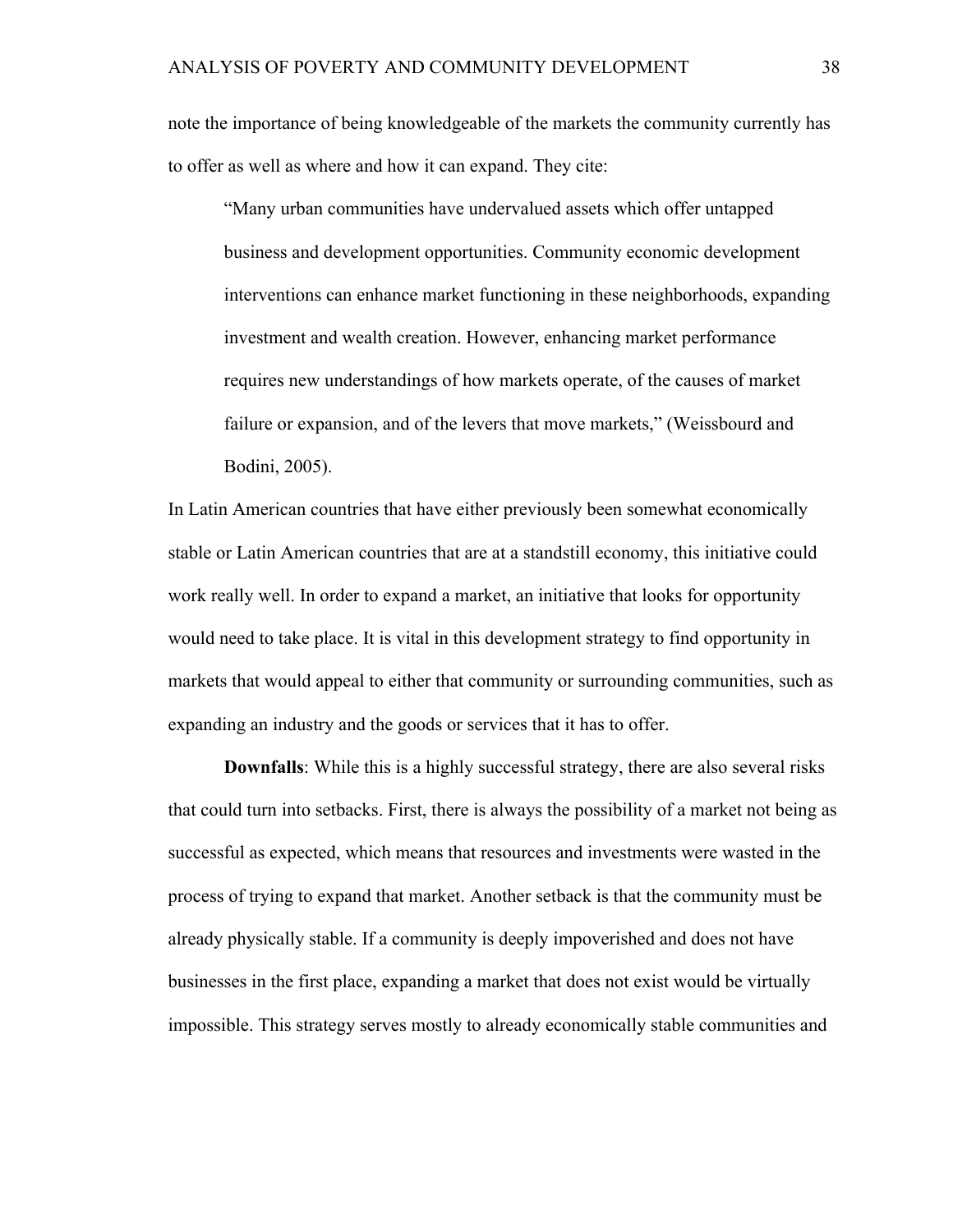is more used to take a stagnant economic environment within a community to the next level to become sustainable.

**Community engagement**: This community development strategy greatly involves the community. The community engagement aspect of this initiative serves as possibly one of its greatest attributes. While the investors of the community are pouring their money and resources into business to expand, they are figuratively putting "skin in the game" and are taking responsibility for their own community. When one takes responsibility in their community, they, by default, take ownership in their community and then are literally and figuratively more invested in the outcome of their community. Additionally, this supports community engagement because it encourages other members of the community to become creative with their efforts in the market expansion technique. People are encouraged to think out of the box in order to expand the markets within their community. This also boosts the production curve by utilizing talent and taking advantage of possibilities. By allowing others to take initiative and responsibility in their community, there is a wider range of ideas and production which directly relates to market expansion if there is an increase in output.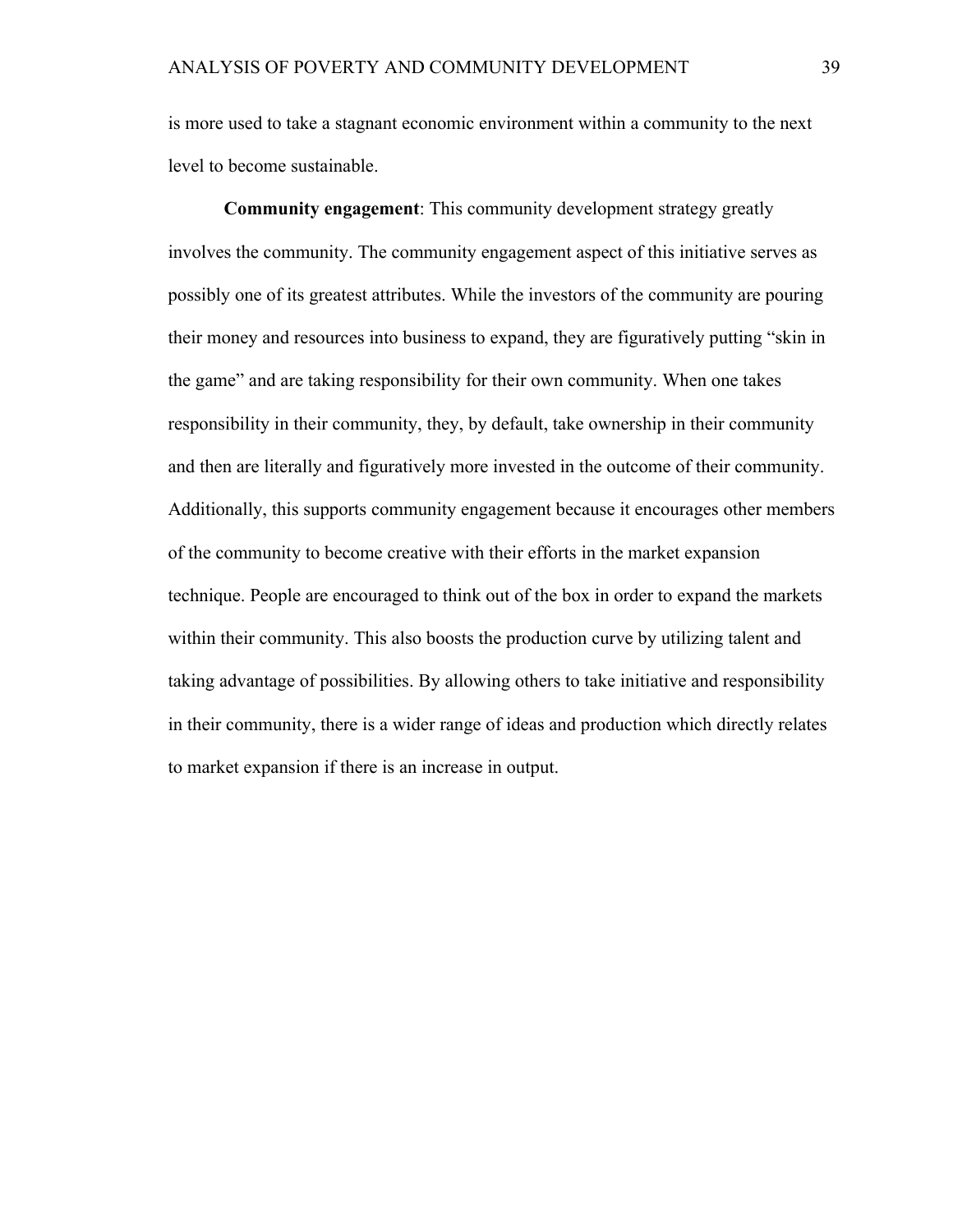# **Conclusion**

Community development initiatives in Latin America are absolutely imperative in order to alleviate poverty and create economically and socially strong communities. When developing a strategy, factors that must be considered are the strategy's ability to support the population, the likelihood of that community becoming fully sustainability, and community engagement for the people within the community. Three community development strategies that were analyzed in this thesis as a possible solution in various conditions and circumstances surrounding communities in Latin America were agropolitan development, modernization development, and development by market expansion as originally introduced by John Friedmann (1975). Each of the three community development strategies contains benefits and downfalls and could serve as a successful strategy in conditions unique to each of them. A trait that was examined and compared in each of them was community engagement or how each strategy incorporates and promotes social capital for the individuals involved.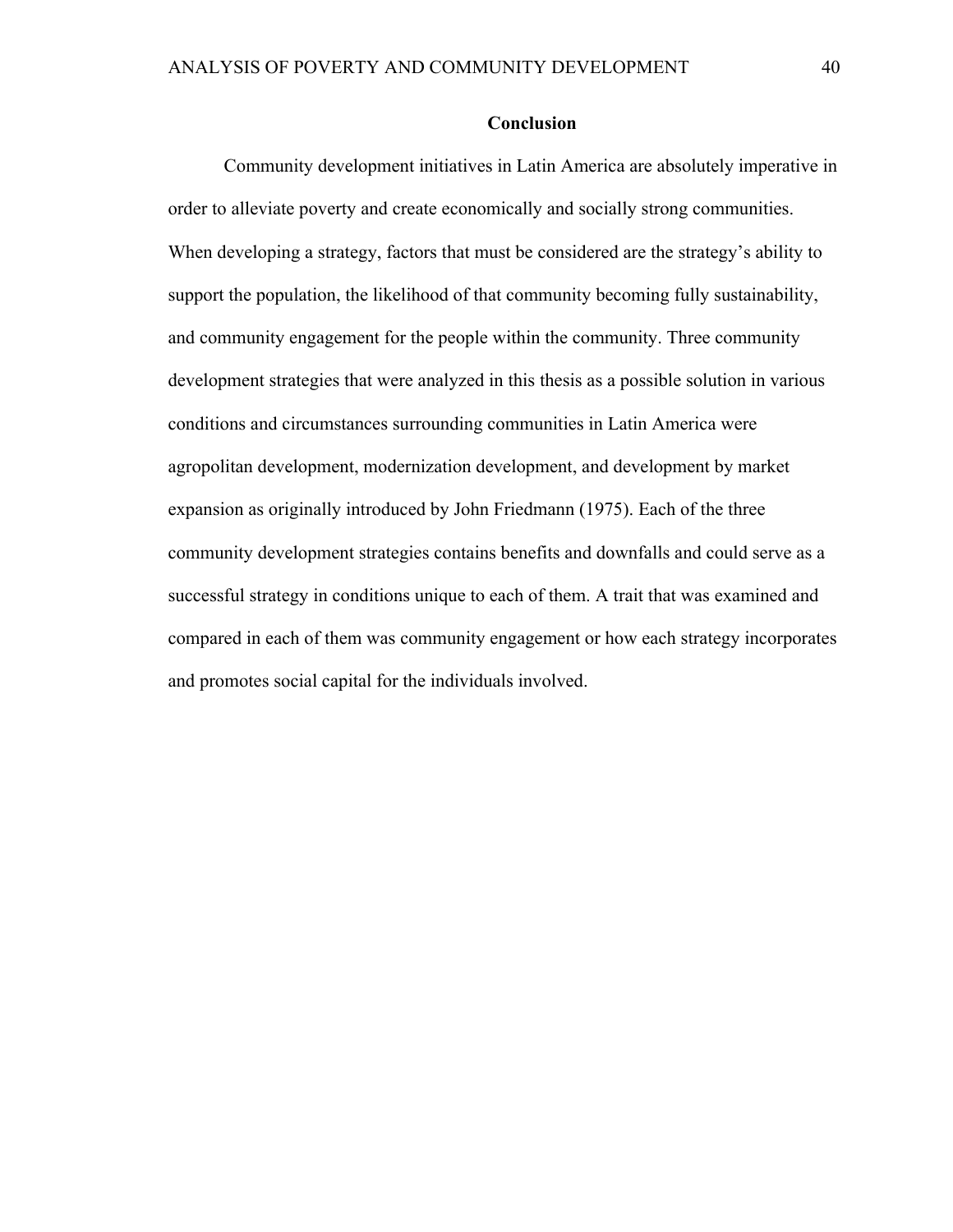### References

- Bureau, U. C. (n.d.). Theil Index and Atkinson Index. Retrieved April 6, 2018, from https://www.census.gov/topics/income-poverty/income-inequality/about/metrics/theilindex.html
- Caribbean, E. C. for L. A. and the. (2018, January 30). Social Panorama of Latin America 2017 [Text]. Retrieved April 6, 2018, from https://www.cepal.org/en/publications/42717 social-panorama-latin-america-2017
- Casey, D. (1999). Community development in the third world: Walking a fine line. *Development in Practice*, *9*(4), 461–467. Retrieved from http://www.jstor.org/stable/4029480
- Dzator, J., & Rui Chen. (2015). Sustaining development and poverty reduction: promoting growth where it counts. *Journal of Developing Areas*, *49*(6), 1–14. Retrieved from https://seu.idm.oclc.org/login?url=http://search.ebscohost.com/login.aspx?direct=true&d b=a9h&AN=108548228&site=ehost-live&scope=site
- *Education and Poverty in Latin America*. (n.d.). Retrieved from

https://revista.drclas.harvard.edu/book/education-and-poverty-latin-america

El-Ghannam, A. R. (2002). The determinants of social well-being, economic development, and development index in the third world countries. *Perspectives on Global Development & Technology*, *1*(1), 51. Retrieved from

https://seu.idm.oclc.org/login?url=http://search.ebscohost.com/login.aspx?direct=true&d b=bth&AN=7515646&site=ehost-live&scope=site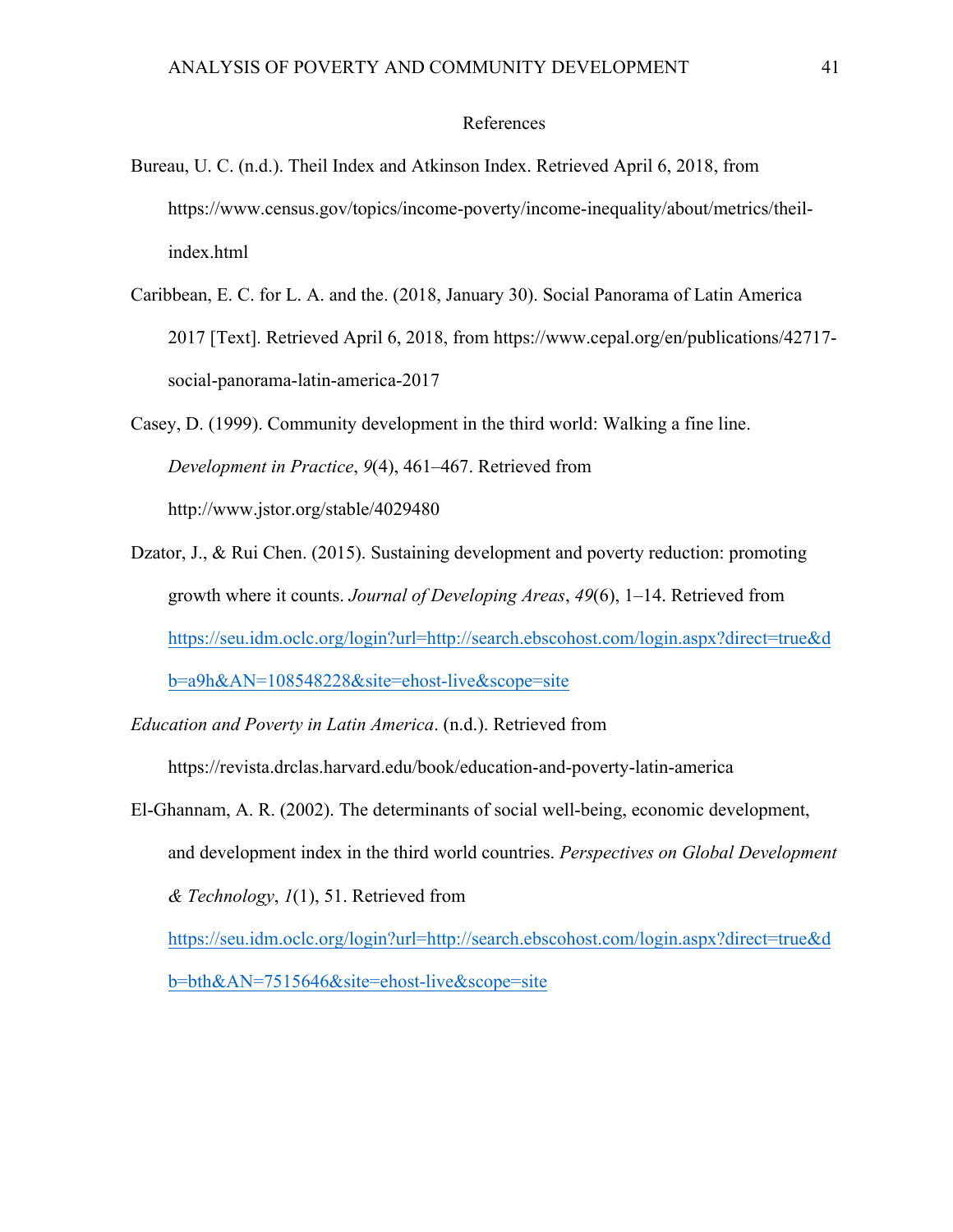- Foland, F. M. (1969, October 1). Agrarian Reform in Latin America. *Foreign Affairs*, (October 1969). Retrieved from https://www.foreignaffairs.com/articles/brazil/1969-10- 01/agrarian-reform-latin-america
- Friedmann, John & Douglass, Mike (1975). Agropolitan development : towards a new strategy for regional planning in Asia. School of Architecture and Planning, University of California Los Angeles, Los Angeles, Ca
- Giorgi, J. (n.d.). Figure 2f from: Irimia R, Gottschling M (2016) Taxonomic revision of Rochefortia Sw. (Ehretiaceae, Boraginales). Biodiversity Data Journal 4: E7720. https://doi.org/10.3897/BDJ.4.e7720. El Observador De Uruguay. doi:10.3897/bdj.4.e7720.figure2f
- Hall, J. L., & Howell-Moroney, M. E. (2012). Poverty, innovation capacity, and state economic development in the knowledge economy: Evidence from the U.S. *Growth & Change*, *43*(2), 228–251. https://doi.org/10.1111/j.1468-2257.2012.00584.x
- Ham, M., Hedman, L., Manley, D., Coulter, R., & Östh, J. (2014). Intergenerational transmission of neighbourhood poverty: An analysis of neighbourhood histories of individuals. *Transactions of the Institute of British Geographers*, *39*(3), 402–417. https://doi.org/10.1111/tran.12040
- Mitchell-Weaver, C., & Manning, B. (1991). Public-private partnerships in third world development: A conceptual overview. *Studies in Comparative International Development*, *26*(4), 45. Retrieved from https://seu.idm.oclc.org/login?url=http://search.ebscohost.com/login.aspx?direct=true&d

b=bth&AN=9701134563&site=ehost-live&scope=site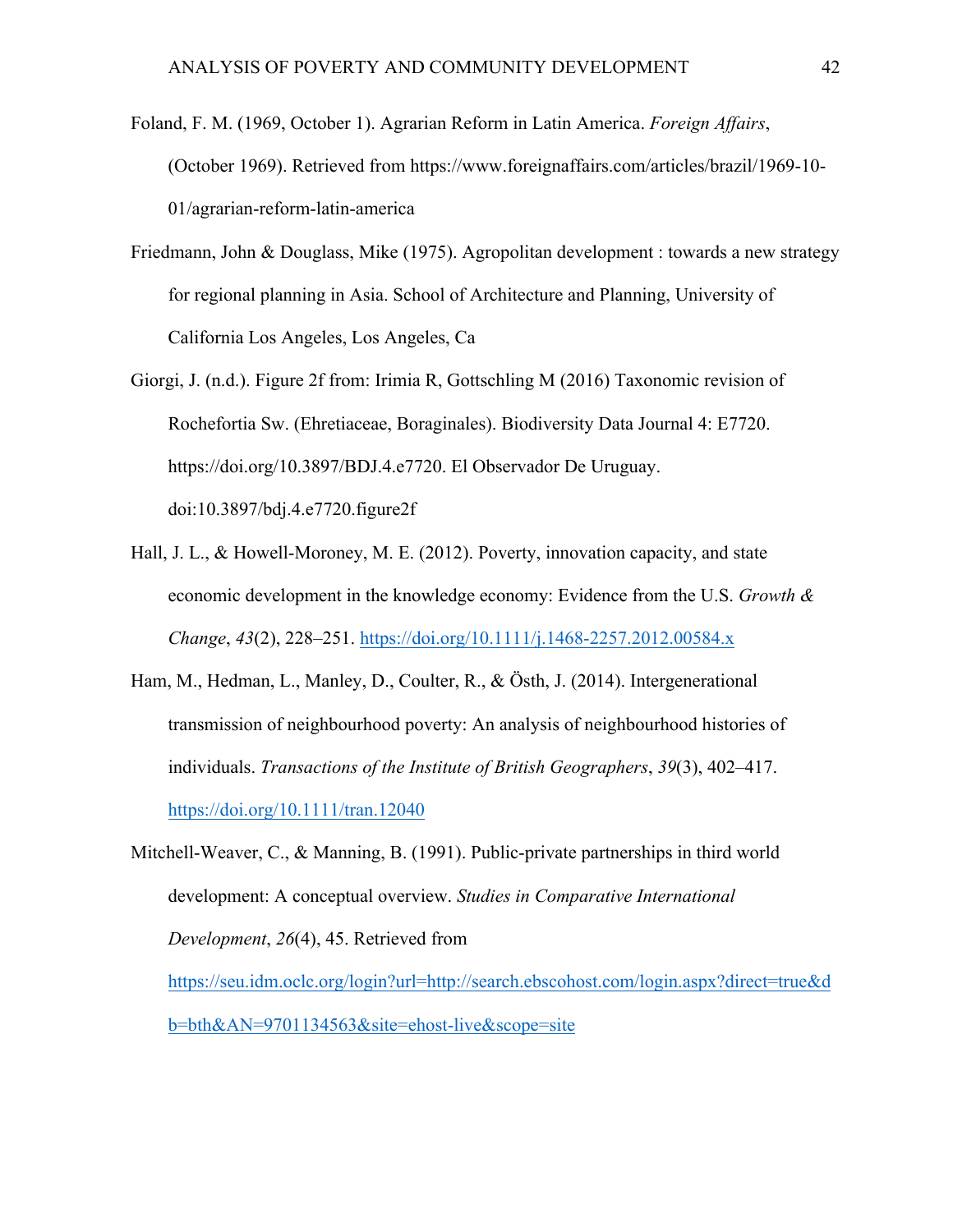- New Trends in Social Policies in Latin America | Publications | UNRISD. (n.d.). Retrieved April 6, 2018, from http://www.unrisd.org/80256B3C005BCCF9/search/12A5939B3742B94FC1257D08004 0105F?OpenDocument
- Santos Maria Emma, & Villatoro Pablo. (2016). A Multidimensional Poverty Index for Latin America. *Review of Income and Wealth*, *64*(1), 52–82. https://doi.org/10.1111/roiw.12275
- Schafer, M. J. (1999). International nongovernmental organizations and third world education in 1990: A cross-national study. *Sociology of Education*, *72*(2), 69–88. Retrieved from https://seu.idm.oclc.org/login?url=http://search.ebscohost.com/login.aspx?direct=true&d b=sih&AN=1856714&site=ehost-live&scope=site
- Shrime, M. G., Sekidde, S., Linden, A., Cohen, J. L., Weinstein, M. C., & Salomon, J. A. (2016). Sustainable development in surgery: The health, poverty, and equity impacts of charitable surgery in Uganda. *PLoS ONE*, *11*(12), 1–14.

https://doi.org/10.1371/journal.pone.0168867

- Singh, I. (2016). The United Nations human rights regime: An analysis. *International Journal of Multidisciplinary Approach & Studies*, *3*(1), 195–204. Retrieved from https://seu.idm.oclc.org/login?url=http://search.ebscohost.com/login.aspx?direct=true&d b=a9h&AN=114162494&site=ehost-live&scope=site
- Talvi, G. C., Alberto Carrasquilla, Jose de Gregorio, Roque Fernandez, Pablo Guidotti, André Lara Resende, Guillermo Perry, Carmen Reinhart, Liliana Rojas-Suarez, and Ernesto. (2017, February 2). Latin America in a new global political and economic scenario: What does it mean for the region? Retrieved March 24, 2018, from